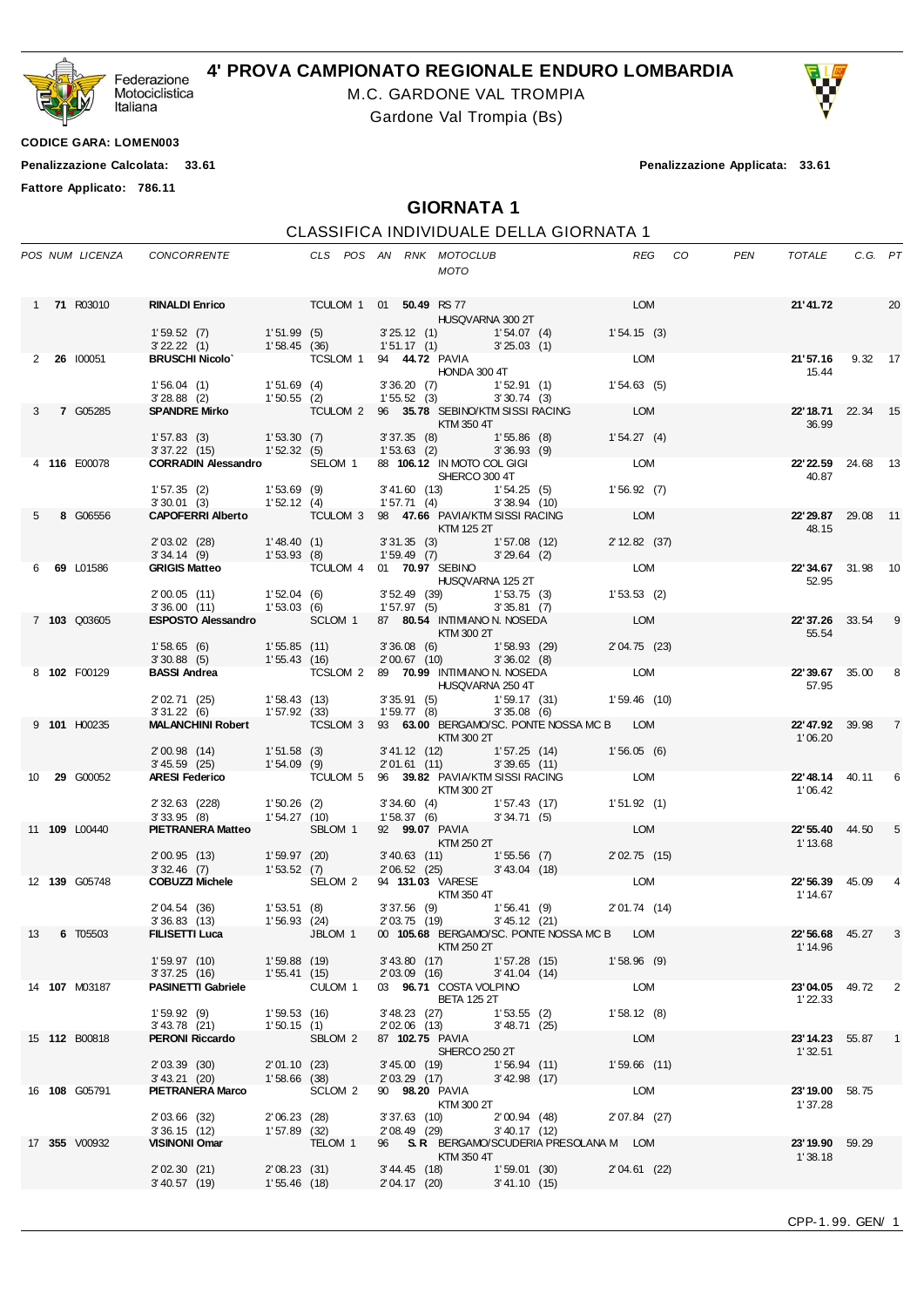|  | POS NUM LICENZA | CONCORRE |
|--|-----------------|----------|
|  |                 |          |

| ۰.<br>×<br>۹ |
|--------------|
|              |

|    | 18 114 104361        | <b>PIRLETTI Nicola</b> 6 SCLOM 3 91 105.55 BERGAMO/SC. PONTE NOSSA MC B LOM                                                                                                                                                                                                            |                               |                                                     |                |                                                                                |               |                                                                                                                                                                                                                                                                 |                 |                                                   | 23'25.16 62.47             |       |
|----|----------------------|----------------------------------------------------------------------------------------------------------------------------------------------------------------------------------------------------------------------------------------------------------------------------------------|-------------------------------|-----------------------------------------------------|----------------|--------------------------------------------------------------------------------|---------------|-----------------------------------------------------------------------------------------------------------------------------------------------------------------------------------------------------------------------------------------------------------------|-----------------|---------------------------------------------------|----------------------------|-------|
|    |                      | 2'02.06 (18) 2'02.21 (25) 3'45.53 (21) 1'58.37 (23) 2'04.08 (20)<br>3'43.86 (22) 1'56.29 (21) 2'12.15 (41) 3'40.61 (13)                                                                                                                                                                |                               |                                                     |                | KTM 300 2T                                                                     |               |                                                                                                                                                                                                                                                                 |                 |                                                   | 1'43.44                    |       |
|    | 19 67 L03666         | SERVALLI Francesco CULOM 2 02 98.78 SEBINO/KTM SISSI RACING LOM                                                                                                                                                                                                                        |                               |                                                     |                | <b>EXTM 125 2T</b>                                                             |               |                                                                                                                                                                                                                                                                 |                 |                                                   | 23'27.77 64.04             |       |
|    |                      |                                                                                                                                                                                                                                                                                        |                               |                                                     |                |                                                                                |               |                                                                                                                                                                                                                                                                 |                 |                                                   | 1'46.05                    |       |
|    | 20 125 B00744        | 2'06.72 (57) 1'58.84 (14) 3'48.37 (29) 1'58.81 (26) 2'01.55 (13)<br>3'39.06 (17) 1'57.11 (27) 2'13.73 (45) 3'43.58 (19)<br>TACCHINI Alessandro SCLOM 4 89 124.01 ABBIATE GUAZZONE/TAC RACING LOM                                                                                       |                               |                                                     |                |                                                                                |               |                                                                                                                                                                                                                                                                 |                 |                                                   | 23'37.13 69.70             |       |
|    |                      | 1' 58.53 (5) 2' 29.51 (117)                                                                                                                                                                                                                                                            |                               |                                                     |                | <b>BETA 300 2T</b>                                                             |               |                                                                                                                                                                                                                                                                 |                 |                                                   | 1' 55.41                   |       |
|    |                      | $3'39.51$ (18) $1'50.79$ (3)                                                                                                                                                                                                                                                           |                               |                                                     |                |                                                                                |               | $3'42.52$ (15) $1'54.47$ (6) $2'08.45$ (30)<br>$2'08.86$ (31) $3'44.49$ (20)                                                                                                                                                                                    |                 |                                                   |                            |       |
|    | 21 36 G02783         |                                                                                                                                                                                                                                                                                        |                               |                                                     |                |                                                                                |               |                                                                                                                                                                                                                                                                 | <b>LOM</b>      |                                                   | 23'37.78 70.09<br>1'56.06  |       |
|    |                      | 2' 05.22 (43) 2' 01.06 (22)<br>3' 44.49 (23) 1' 57.93 (34)                                                                                                                                                                                                                             |                               |                                                     |                |                                                                                |               | 3' 45.52 (20) 2' 00.01 (39) 2' 08.89 (31)<br>2' 05.89 (23) 3' 48.77 (26)                                                                                                                                                                                        |                 |                                                   |                            |       |
|    | 22 52 P04638         | <b>BREGOLI Ramon</b> $U^{(3)}$ $U^{(4)}$ $U^{(5)}$ $U^{(6)}$ $U^{(7)}$ $U^{(8)}$ $U^{(8)}$ $U^{(8)}$ $U^{(8)}$ $U^{(8)}$ $U^{(8)}$ $U^{(8)}$ $U^{(8)}$ $U^{(8)}$ $U^{(8)}$ $U^{(8)}$ $U^{(8)}$ $U^{(8)}$ $U^{(8)}$ $U^{(8)}$ $U^{(8)}$ $U^{(8)}$ $U^{(8)}$ $U^{(8)}$ $U^{(8)}$ $U^{(8$ |                               |                                                     |                |                                                                                |               |                                                                                                                                                                                                                                                                 |                 |                                                   | 23'38.90 70.77             |       |
|    |                      | 2'01.48 (16) 1'55.03 (10)                                                                                                                                                                                                                                                              |                               |                                                     |                |                                                                                |               |                                                                                                                                                                                                                                                                 |                 |                                                   | 1'57.18                    |       |
|    |                      | $3'44.51$ (24) $1'57.88$ (31)<br>SCANDELLA Alessandro SDLOM 1 90 109.44 INTIMIANO N. NOSEDA                                                                                                                                                                                            |                               |                                                     |                |                                                                                |               | $3'46.41$ (25) $1'57.17$ (13) $2'16.65$ (55)<br>$2'03.50$ (18) $3'56.27$ (38)<br>$90.409.44$ $100.47$ $100.44$ $100.47$ $100.47$ $100.47$ $100.47$ $100.47$ $100.47$ $100.47$ $100.47$ $100.47$ $100.47$ $100.47$ $100.47$ $100.47$                             |                 |                                                   |                            |       |
|    | 23 117 G00993        |                                                                                                                                                                                                                                                                                        |                               |                                                     |                | <b>HUSQVARNA 250 4T</b>                                                        |               |                                                                                                                                                                                                                                                                 | LOM             |                                                   | 23'42.99 73.24<br>2'01.27  |       |
|    |                      | 2' 01.09 (15) 2' 11.99 (48)<br>3' 47.51 (30) 1' 57.57 (30)                                                                                                                                                                                                                             |                               |                                                     |                | 3' 43.07 (16) 1' 58.87 (27)<br>2' 09.34 (32) 3' 49.64 (27)                     |               |                                                                                                                                                                                                                                                                 | 2' 03.91 (19)   |                                                   |                            |       |
|    | 24 68 100999         | RAVIZZOLA Leonardo TCULOM 8 01 77.10 DESIO                                                                                                                                                                                                                                             |                               |                                                     |                |                                                                                |               |                                                                                                                                                                                                                                                                 | <b>LOM</b>      |                                                   | <b>23' 45.18</b> 74.56     |       |
|    |                      | 2'05.44 (49) 2'12.88 (51) 3'45.60 (22) 2'00.60 (46)<br>3'46.40 (29) 1'56.81 (23) 2'07.00 (26) 3'47.04 (23)                                                                                                                                                                             |                               |                                                     |                | YAMAHA 125 2T                                                                  |               |                                                                                                                                                                                                                                                                 | 2' 03.41 (17)   |                                                   | 2'03.46                    |       |
|    | 25 111 G02689        | ROVIDA Mattia Stefano JELOM 1 97 100.98 INTIMIANO N. NOSEDA                                                                                                                                                                                                                            |                               |                                                     |                |                                                                                |               |                                                                                                                                                                                                                                                                 | LOM             |                                                   | 23' 52.72 79.11            |       |
|    |                      |                                                                                                                                                                                                                                                                                        |                               |                                                     |                | HUSQVARNA 350 4T                                                               |               |                                                                                                                                                                                                                                                                 |                 |                                                   | 2' 11.00                   |       |
|    |                      | 2'02.75 (26) 2'01.98 (24) 3'47.14 (26) 1'56.60 (10) 2'14.68 (43)<br>3'51.55 (36) 1'55.99 (19) 2'10.69 (36) 3'51.34 (31)                                                                                                                                                                |                               |                                                     |                |                                                                                |               |                                                                                                                                                                                                                                                                 |                 |                                                   |                            |       |
|    | 26 105 R00991        | <b>GIUDICI Mirko</b>                                                                                                                                                                                                                                                                   |                               |                                                     |                | <b>BETA 300 2T</b>                                                             |               |                                                                                                                                                                                                                                                                 |                 | JCLOM 1 96 90.93 BERGAMO/SC. PONTE NOSSA MC B LOM | 23'54.24 80.03<br>2' 12.52 |       |
|    |                      | 2' 02.55 (24) 1' 59.68 (17)<br>3' 45.88 (27) 1' 56.66 (22)                                                                                                                                                                                                                             |                               |                                                     |                |                                                                                |               | $\begin{array}{cccc} 3' \, 50.28 & (33) \\ 2' \, 08.22 & (28) \\ \end{array} \hspace{1cm} \begin{array}{cccc} 1' \, 59.58 & (34) \\ 4' \, 07.04 & (55) \\ \end{array} \hspace{1cm} \begin{array}{cccc} 2' \, 04.35 & (21) \\ 4' \, 07.04 & (21) \\ \end{array}$ |                 |                                                   |                            |       |
|    | 27 74 L01587         | <b>GRIGIS Thomas</b>                                                                                                                                                                                                                                                                   |                               | TCULOM 9 01 86.29 SEBINO                            |                |                                                                                |               |                                                                                                                                                                                                                                                                 |                 |                                                   | 23' 54.31 80.07            |       |
|    |                      |                                                                                                                                                                                                                                                                                        |                               |                                                     |                |                                                                                |               |                                                                                                                                                                                                                                                                 |                 |                                                   | 2' 12.59                   |       |
|    |                      | 2' 55.93 (263) 1' 57.89 (12)<br>3' 30.46 (4) 1' 56.22 (20)                                                                                                                                                                                                                             |                               |                                                     |                |                                                                                |               | $3'45.96$ (23) $1'58.29$ (22) $2'15.41$ (48)<br>$2'00.05$ (9) $3'34.10$ (4)                                                                                                                                                                                     |                 |                                                   |                            |       |
|    | 28 19 M01918         |                                                                                                                                                                                                                                                                                        |                               |                                                     |                | HUSQVARNA 125 2T                                                               |               |                                                                                                                                                                                                                                                                 |                 |                                                   | 23'56.21 81.22<br>2' 14.49 |       |
|    |                      | 2' 03.90 (33) 2' 18.16 (68)<br>$3' 45.75$ (26)                                                                                                                                                                                                                                         |                               |                                                     |                |                                                                                |               | 3' 54.14 (43) 1' 58.46 (25) 2' 05.62 (24)<br>2' 02.98 (15) 3' 50.18 (28)                                                                                                                                                                                        |                 |                                                   |                            |       |
|    | 29 115 L01525        | <b>PATELLI Marco</b>                                                                                                                                                                                                                                                                   |                               | 1'57.02 (26)<br>SCLOM 5                             |                |                                                                                |               | 95 105.75 BERGAMO/SCUDERIA CASAZZA LOM                                                                                                                                                                                                                          |                 |                                                   | 24'03.93 85.88             |       |
|    |                      |                                                                                                                                                                                                                                                                                        |                               |                                                     |                | $KTM$ 300 2T                                                                   |               |                                                                                                                                                                                                                                                                 |                 |                                                   | 2' 22.21                   |       |
|    | 30 127 G05093        | 2 07.75 (63) 2 06.34 (29) 3 48.25 (28) 2 02.65 (59) 2 05.77 (26)<br>3 47.83 (31) 1 59.04 (43) 2 09.70 (34) 3 56.60 (39)<br><b>LAZZARINI Edoardo</b> SDLOM 2 94 <b>124.44</b> INTIMIANON. NOSEDA LOM                                                                                    |                               |                                                     |                |                                                                                |               |                                                                                                                                                                                                                                                                 |                 |                                                   | 24'07.35 87.95             |       |
|    |                      |                                                                                                                                                                                                                                                                                        |                               |                                                     |                | <b>KTM 250 4T</b>                                                              |               |                                                                                                                                                                                                                                                                 |                 |                                                   | 2' 25.63                   |       |
|    |                      | 2' 02.37 (22)<br>3'59.46(48)                                                                                                                                                                                                                                                           | 2'09.82 (39)<br>1'55.44 (17)  |                                                     |                | 2'06.35 (24) 3'55.00 (36)                                                      |               | 3' 53.06 (41) 1' 57.76 (20) 2' 08.09 (29)                                                                                                                                                                                                                       |                 |                                                   |                            |       |
|    | 31 <b>113</b> V01992 | <b>MITELLI Luca</b>                                                                                                                                                                                                                                                                    |                               | SBLOM 3                                             |                | 94 104.10 GARDONE V.T.                                                         |               |                                                                                                                                                                                                                                                                 | LOM             |                                                   | 24'09.02 88.95             |       |
|    |                      | 1'58.00(4)                                                                                                                                                                                                                                                                             |                               | 2'00.74 (21)                                        |                | HUSQVARNA 250 2T<br>$3'29.27$ (2)                                              | 1'57.37 (16)  |                                                                                                                                                                                                                                                                 | $3'23.04$ (208) |                                                   | 2' 27.30                   |       |
|    | 32 179 N00230        | 3'34.33 (10) 1'55.36 (14)<br><b>BELLERI Davide</b>                                                                                                                                                                                                                                     |                               | SCLOM <sub>6</sub>                                  |                | 2'08.69 (30) 3'42.22 (16)<br>94 158.51 GIALLO 23 YOUNG                         |               |                                                                                                                                                                                                                                                                 | LOM             |                                                   | 24'14.06 92.00             |       |
|    |                      |                                                                                                                                                                                                                                                                                        | 2'09.44 (37)                  |                                                     |                | KTM 300 2T                                                                     |               |                                                                                                                                                                                                                                                                 |                 |                                                   | 2' 32.34                   |       |
|    |                      | 2' 02.24 (20)<br>3'55.85(41)                                                                                                                                                                                                                                                           | 2'00.09(54)                   |                                                     |                | 3' 50.59 (34) 2' 00.24 (44)<br>2' 11.62 (37) 3' 52.80 (33)                     |               |                                                                                                                                                                                                                                                                 | 2' 11.19 (35)   |                                                   |                            |       |
|    | 33 106 L01620        | <b>BOSSI Walter</b>                                                                                                                                                                                                                                                                    |                               | SDLOM <sub>3</sub>                                  |                | 95 <b>91.69</b> PAVIA<br>KTM 250 4T                                            |               |                                                                                                                                                                                                                                                                 | LOM             |                                                   | 24'17.53 94.09<br>2'35.81  |       |
|    |                      | 2'04.63 (38)                                                                                                                                                                                                                                                                           | 1'59.16 (15)                  |                                                     |                | 3' 50.89 (36) 1' 59.40 (32)                                                    |               |                                                                                                                                                                                                                                                                 | 2' 38.43 (143)  |                                                   |                            |       |
|    | 34 175 S04638        | 3' 49.44 (34)<br>VAGNI Ruggero                                                                                                                                                                                                                                                         | 1'59.65(49)                   | JALOM <sub>1</sub>                                  |                | 2'04.97 (21) 3'50.96 (30)<br>97 157.04 GIALLO 23 YOUNG                         |               |                                                                                                                                                                                                                                                                 | LOM             |                                                   | 24'17.56 94.11             |       |
|    |                      | 2' 05.68 (50)                                                                                                                                                                                                                                                                          | 2' 13.65 (53)                 |                                                     |                | KTM 125 2T<br>3' 52.60 (40) 2' 02.27 (57)                                      |               |                                                                                                                                                                                                                                                                 | $2'08.05$ (28)  |                                                   | 2'35.84                    |       |
|    |                      | 3'49.25(33)                                                                                                                                                                                                                                                                            | 1'59.55(48)                   |                                                     |                | 2' 11.73 (39)                                                                  | 3'54.78(35)   |                                                                                                                                                                                                                                                                 |                 |                                                   |                            |       |
| 35 | 45 L00256            | <b>BONAZZI Giovanni</b>                                                                                                                                                                                                                                                                |                               | TCULOM 10 00 69.07 LAGO D'ISEO/KTM SISSI RACING LOM |                | KTM 250 4T                                                                     |               |                                                                                                                                                                                                                                                                 |                 |                                                   | 24' 18.33<br>2'36.61       | 94.58 |
|    |                      | 2'00.79 (12)<br>3'36.92(14)                                                                                                                                                                                                                                                            | 1'59.79 (18)<br>1'54.87(13)   |                                                     |                | 3'42.43 (14) 1'57.47 (18)<br>2' 01.63 (12)                                     | 3' 45.53 (22) |                                                                                                                                                                                                                                                                 | 3' 18.90 (207)  |                                                   |                            |       |
|    | 36 <b>145</b> Q03175 | POLONI Federico                                                                                                                                                                                                                                                                        |                               | JDLOM 1                                             |                |                                                                                |               | 99 136.08 BERGAMO/SCUDERIA CASAZZA LOM                                                                                                                                                                                                                          |                 |                                                   | 24'19.76 95.44             |       |
|    |                      | 2' 09.26 (75)                                                                                                                                                                                                                                                                          | 2'08.34(33)                   |                                                     |                | HUSQVARNA 250 4T<br>3' 50.17 (32) 2' 03.95 (68)<br>2' 13.43 (44) 3' 52.36 (32) |               |                                                                                                                                                                                                                                                                 | 2' 12.91 (38)   |                                                   | 2' 38.04                   |       |
|    | 37 110 G10403        | $3'46.38$ (28)<br>POZZI Lemuel                                                                                                                                                                                                                                                         | $2'02.96$ (71)                | JALOM <sub>2</sub>                                  |                | 00 100.51 PAVIA/KTM SISSI RACING                                               |               |                                                                                                                                                                                                                                                                 | LOM             |                                                   | 24'30.22 101.76            |       |
|    |                      |                                                                                                                                                                                                                                                                                        |                               |                                                     |                | KTM 125 2T                                                                     |               |                                                                                                                                                                                                                                                                 |                 |                                                   | 2' 48.50                   |       |
|    |                      | 2'01.50 (17)<br>3'59.13(47)                                                                                                                                                                                                                                                            | 2' 11.23 (42)<br>1'54.37 (11) |                                                     | $3'52.03$ (38) | 2' 14.14 (46) 3' 47.76 (24)                                                    | 1'58.91(28)   |                                                                                                                                                                                                                                                                 | 2' 31.15 (118)  |                                                   |                            |       |
|    |                      |                                                                                                                                                                                                                                                                                        |                               |                                                     |                |                                                                                |               |                                                                                                                                                                                                                                                                 |                 |                                                   |                            |       |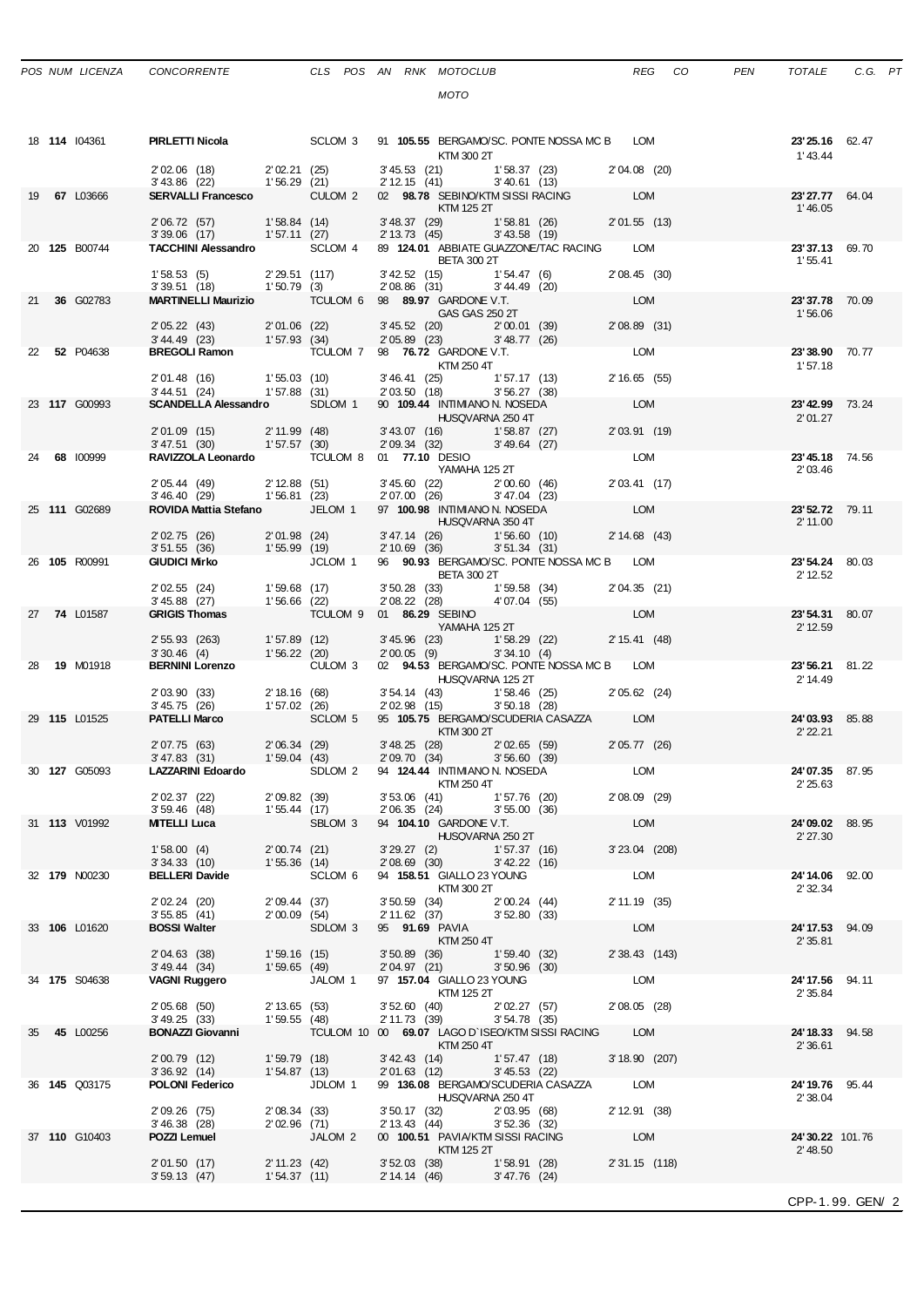|  | 38 <b>203</b> V01480 | <b>GORINI Luca</b>                                                                        |                                                  | TELOM 2            |                 | 95 179.72 SEBINO<br>KTM 350 4T                                  |               |                                                                              | LOM            | 24'33.38 103.67<br>2'51.66   |  |
|--|----------------------|-------------------------------------------------------------------------------------------|--------------------------------------------------|--------------------|-----------------|-----------------------------------------------------------------|---------------|------------------------------------------------------------------------------|----------------|------------------------------|--|
|  |                      | 2' 05.28 (46)<br>3'53.85(39)                                                              | 2′04.08 (77)<br>JCLO                             | 2'09.53(38)        |                 | 3' 58.20 (47) 2' 07.98 (100)<br>2' 11.70 (38) 3' 59.58 (47)     |               |                                                                              | 2'03.18 (16)   |                              |  |
|  | 39 <b>132</b> U03552 | <b>CARRARA Isacco</b>                                                                     |                                                  | JCLOM <sub>2</sub> |                 | 97 127.23 COSTA VOLPINO<br>HUSQVARNA 300 2T                     |               |                                                                              | LOM            | 24'36.36 105.47<br>2' 54.64  |  |
|  |                      | 2'08.54 (68) 2'07.73 (30)<br>3'53.75(38)                                                  | 2' 11.23 (129)                                   |                    |                 | 3' 48.99 (30) 2' 05.84 (85)<br>2' 16.32 (49) 3' 55.02 (37)      |               |                                                                              | 2'08.94 (32)   |                              |  |
|  | 40 351 V00621        | <b>BALDUZZI Manuel TELOM 3</b>                                                            |                                                  |                    |                 | KTM 350 4T                                                      |               | 96 S.R. BERGAMO/SCUDERIA PRESOLANA M LOM                                     |                | 24'36.50 105.55<br>2'54.78   |  |
|  |                      | 2' 13.13 (116) 2' 08.98 (35)<br>3' 53.00 (37) 2' 06.55 (93)<br><b>CAIROLI Andrea</b> JDLC |                                                  |                    |                 | 3' 54.83 (44) 2' 10.41 (117)<br>2' 10.59 (35) 3' 58.15 (46)     |               |                                                                              | 2'00.86 (12)   |                              |  |
|  | 41 131 Q00527        |                                                                                           |                                                  | JDLOM <sub>2</sub> |                 | 98 126.82 INTIMIANO N. NOSEDA                                   |               |                                                                              | LOM            | 24'38.12 106.53              |  |
|  |                      | 2'05.07 (42) 2'08.28 (32)                                                                 |                                                  |                    |                 | HUSQVARNA 250 4T                                                |               | 4'18.72 (115) $2'00.04$ (40) $2'08.95$ (33)<br>$2'02.95$ (14) $3'54.70$ (34) |                | 2'56.40                      |  |
|  | 42 147 G00441        | 3'58.87(46)<br><b>MARTINELLI Alessandro</b>                                               | 2'00.54(56)                                      | SBLOM 4            |                 |                                                                 |               | 94 138.46 GARDONE V.T. LOM                                                   |                | 24'51.86 114.83              |  |
|  |                      | 2' 02.45 (23)                                                                             |                                                  |                    |                 | HUSQVARNA 250 2T                                                |               |                                                                              | 2' 10.12 (34)  | 3' 10.14                     |  |
|  | 43 144 L01526        | 4'01.99 (51)<br>PELIZZARI Nicola                                                          | 2' 10.36 (40)<br>1' 54.77 (12)                   | CULOM 4            |                 | 4'11.63 (86) 1'57.73 (19)<br>2'22.09 (65) 4'00.72 (49)          |               | 01 133.48 BERGAMO/SCUDERIA PRESOLANA M LOM                                   |                | 24' 52.97 115.50             |  |
|  |                      | 2' 10.90 (92) 2' 08.89 (34)                                                               |                                                  |                    |                 | YAMAHA 125 2T                                                   |               | 4' 05.12 (64) 2' 04.90 (79) 2' 15.31 (47)                                    |                | 3' 11.25                     |  |
|  |                      | 3'58.74(44)                                                                               | 1'59.33(46)                                      |                    |                 | 2' 09.65 (33) 4' 00.13 (48)                                     |               |                                                                              |                |                              |  |
|  | 44 135 R00391        | DELBONO Jacopo SELOM 3                                                                    |                                                  |                    | 93 127.92 RS 77 | KTM 350 4T                                                      |               |                                                                              | LOM            | 24'54.84 116.63<br>3' 13.12  |  |
|  |                      | 2' 03.30 (29) 2' 20.21 (73)<br>4' 16.09 (101) 1' 56.94 (25)                               |                                                  |                    |                 | 3'50.05 (31) 1'58.15 (21)<br>2' 17.38 (50)                      | 3'57.15(41)   |                                                                              | 2' 15.57 (51)  |                              |  |
|  | 45 141 Q01213        | <b>MUTTONI Denny</b>                                                                      |                                                  | SDLOM 4            |                 | KTM 250 4T                                                      |               | 91 131.82 VALSASSINA V. CIRESA A.M. AS LOM                                   |                | 24' 55.67 117.13<br>3' 13.95 |  |
|  |                      | 2' 13.79 (125) 2' 15.47 (60)<br>3' 55.79 (40) 2' 04.84 (84)                               |                                                  |                    |                 | 3' 51.92 (37) 2' 02.25 (56)<br>2' 19.97 (60) 3' 50.55 (29)      |               |                                                                              | 2'21.09 (75)   |                              |  |
|  | 46 122 101416        | <b>BARBIERI CARIONI Oscar</b>                                                             |                                                  | SDLOM 5            |                 | 85 117.59 A.M.C. 93<br>KAWASAKI 250 4T                          |               |                                                                              | LOM            | 24'58.91 119.08<br>3' 17.19  |  |
|  |                      | 1'59.81(8)                                                                                | 2' 14.30 (55)                                    |                    |                 | 4'00.74 (55) 1'58.39 (24)<br>2'19.79 (57) 4'11.44 (71)          |               |                                                                              | 2' 18.71 (65)  |                              |  |
|  | 47 136 R03001        | 3'58.55(43)<br><b>PAGANINI Edgardo</b>                                                    | 1'57.18(28)                                      | CULOM <sub>5</sub> | 01 129.13 PAVIA |                                                                 |               |                                                                              | LOM            | 25'01.32 120.54              |  |
|  |                      | 2'05.31(47)                                                                               | 2' 14.38 (56)                                    |                    |                 | KTM 125 2T<br>4'03.61 (61) 2'03.52 (62)                         |               |                                                                              | 2' 17.01 (59)  | 3' 19.60                     |  |
|  | 48 <b>205</b> V02246 | 4' 13.54 (87)<br><b>PEZZOTTI Andrea</b> TBLOM 1                                           | 1'59.12(44)                                      |                    |                 | 2' 07.47 (27) 3' 57.36 (43)<br>89 179.93 SEBINO                 |               |                                                                              | LOM            | 25'02.22 121.08              |  |
|  |                      | 2'03.50 (31) 2'16.02 (62)                                                                 |                                                  |                    |                 | KAWASAKI 250 2T<br>3' 55.00 (45) 2' 04.46 (72)                  |               |                                                                              | 2' 15.16 (45)  | 3' 20.50                     |  |
|  | 49 119 Q01270        | 4' 02.24 (53)<br><b>CAROLI Gianluca</b>                                                   | 2'02.20(64)                                      | JCLOM 3            |                 | $2'11.81$ (40) $4'11.83$ (75)                                   |               | 99 112.07 BERGAMO/SCUDERIA CASAZZA LOM                                       |                | 25'04.28 122.33              |  |
|  |                      |                                                                                           |                                                  |                    |                 | KTM 300 2T                                                      |               |                                                                              | $2'24.90$ (90) | 3'22.56                      |  |
|  |                      | 2' 05.25 (45)<br>3' 48.49 (32) 1' 58.80 (41)                                              |                                                  | 2'03.00 (26)       |                 | 3' 53.36 (42)   1' 59.48 (33)<br>2' 54.38 (174)   3' 56.62 (40) |               |                                                                              |                |                              |  |
|  | 50 129 M00814        | FRANZI Ivan                                                                               |                                                  | SDLOM 6            |                 | 94 125.42 INTIMIANO N. NOSEDA<br>HUSQVARNA 250 4T               |               |                                                                              | LOM            | 25'09.79 125.65<br>3'28.07   |  |
|  |                      | 2' 13.01 (114)<br>$3'50.36$ (35)                                                          | $2'05.42$ (27)<br>2'08.09 (107)<br>2'08.09 (107) |                    |                 | 3' 50.87 (35) 2' 02.99 (61)<br>2' 57.97 (180) 3' 57.61 (44)     |               |                                                                              | 2' 03.47 (18)  |                              |  |
|  | 51 134 P02306        | CARRARA Mattia                                                                            |                                                  | SCLOM 7            |                 | 93 127.72 SEBINO<br><b>BETA 300 2T</b>                          |               |                                                                              | LOM            | 25' 15.90 129.34<br>3'34.18  |  |
|  |                      | 2'08.63 (70)<br>4'01.93 (50)                                                              | 2'01.66(62)                                      | 2' 10.59 (41)      |                 | 4'05.20 (65) 2'03.93 (65)<br>2' 18.49 (53) 4' 11.81 (73)        |               |                                                                              | $2'13.66$ (40) |                              |  |
|  | 52 <b>150</b> M02547 | <b>PRANDINI Riccardo SALOM 1</b>                                                          |                                                  |                    |                 | 89 141.62 SEBINO<br>YAMAHA 125 2T                               |               |                                                                              | LOM            | 25'24.69 134.65<br>3' 42.97  |  |
|  |                      | 2'06.38(54)                                                                               | 2' 14.47 (57)                                    |                    |                 | 3' 59.82 (52) 2' 02.80 (60)                                     | 4'05.94 (54)  |                                                                              | 2' 23.32 (84)  |                              |  |
|  | 53 <b>172</b> V00326 | 4' 02.11 (52)<br><b>SCALIA Stefano</b>                                                    | 2'01.34(60)                                      | TELOM 4            | 2' 28.51 (85)   | 94 156.19 SEBINO                                                |               |                                                                              | LOM            | 25'31.33 138.66              |  |
|  |                      | 2' 05.22 (43)                                                                             | 2' 11.55 (44)                                    |                    | 4' 03.24 (59)   | KTM 350 4T                                                      | 2'01.23(51)   |                                                                              | 2' 15.28 (46)  | 3' 49.61                     |  |
|  | 54 155 101208        | 4'02.28 (54)<br><b>MERELLI Alessio</b>                                                    | 2'09.13 (114)                                    | SELOM 4            |                 | $2'35.40$ (112) $4'08.00$ (58)                                  |               | 90 143.56 BERGAMO/SC. PONTE NOSSA MC B LOM                                   |                | 25'31.42 138.72              |  |
|  |                      | 2' 06.72 (57)                                                                             | 2' 11.58 (45)                                    |                    |                 | HONDA 450 4T<br>4' 09.12 (75)                                   | 2'01.35 (52)  |                                                                              | 2'21.91 (77)   | 3'49.70                      |  |
|  | 55 124 M00649        | 4'03.95 (60)<br><b>BOCCONI Stefano</b>                                                    | 2'02.20(64)                                      | CULOM 6            |                 | 2' 19.71 (56)                                                   | 4' 14.88 (83) | 01 123.41 BERGAMO/SCUDERIA CASAZZA LOM                                       |                | 25'32.92 139.62              |  |
|  |                      | 2' 05.01 (41)                                                                             | 2' 11.98 (47)                                    |                    |                 | HUSQVARNA 125 2T                                                |               |                                                                              | 2' 13.25 (39)  | 3'51.20                      |  |
|  |                      | 4'02.64 (56)                                                                              | 2' 37.81 (218)                                   |                    |                 | 3' 58.03 (46) 2' 05.73 (83)<br>2' 17.66 (52) 4' 00.81 (51)      |               |                                                                              |                |                              |  |
|  | 56 <b>158</b> U03378 | SPANO` Marco                                                                              |                                                  | SALOM 2            |                 | 93 145.78 GIALLO 23 YOUNG<br>HUSQVARNA 125 2T                   |               |                                                                              | LOM            | 25'35.54 141.20<br>3'53.82   |  |
|  |                      | 2'07.48 (62)<br>4' 14.05 (92)                                                             | 2'21.78 (82)<br>1'59.12(44)                      |                    |                 | 4' 10.87 (83) 2' 01.93 (55)<br>$2'12.62$ (42) $4'08.99$ (61)    |               |                                                                              | 2' 18.70 (64)  |                              |  |
|  | 57 126 G09750        | PIROLA Jonathan                                                                           |                                                  | SALOM 3            | 95 124.41 PARIN | KTM 125 2T                                                      |               |                                                                              | LOM            | 25'36.02 141.49<br>3'54.30   |  |
|  |                      | 2'09.78 (80)<br>4'07.64 (68)                                                              | 2'28.30 (110)<br>1'58.84 (42)                    |                    | 3'59.91(53)     | 2'21.61 (63) 4'07.89 (56)                                       | 2'00.12(41)   |                                                                              | 2' 21.93 (78)  |                              |  |
|  |                      |                                                                                           |                                                  |                    |                 |                                                                 |               |                                                                              |                |                              |  |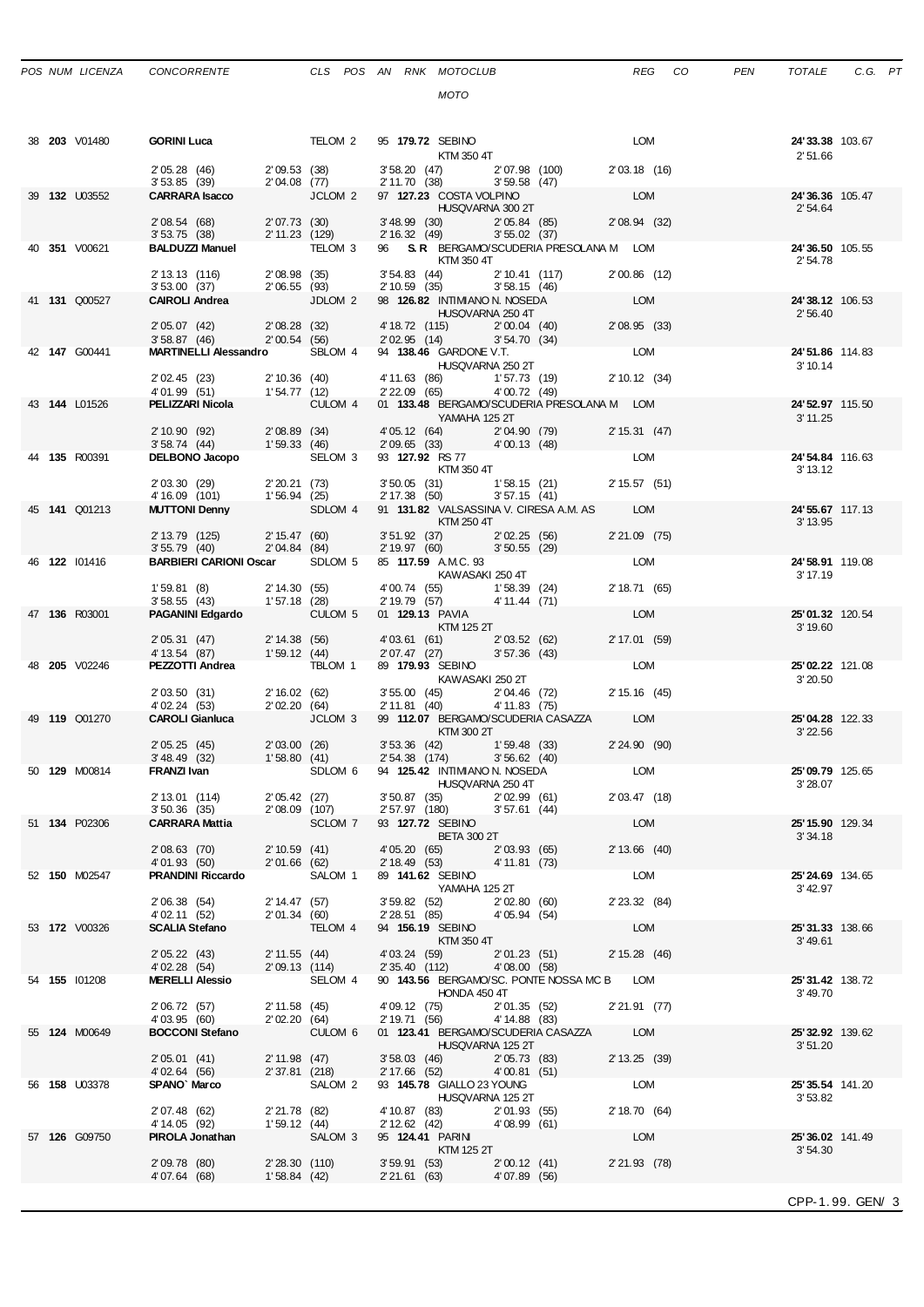| POS NUM LICENZA |  |  | CONCORRE |  |
|-----------------|--|--|----------|--|
|-----------------|--|--|----------|--|

|  | 58 <b>162</b> M01218 | <b>CERESOLI Michele SECOM 2 97 150.34 BERGAMO/SCUDERIA SERIATE MC LOM</b>                                                                                                                                                                                                                               |                |                    |                                     | TM 300 4T                                                                                                        |                                                    | 25' 37.12 142.16<br>3'55.40  |                  |
|--|----------------------|---------------------------------------------------------------------------------------------------------------------------------------------------------------------------------------------------------------------------------------------------------------------------------------------------------|----------------|--------------------|-------------------------------------|------------------------------------------------------------------------------------------------------------------|----------------------------------------------------|------------------------------|------------------|
|  |                      | $\begin{array}{lllllll} 2' \, 19.80 & (166) & \qquad & 2' \, 21.69 & (80) & \qquad & 4' \, 06.36 & (69) & \qquad & 2' \, 00.96 & (49) \\ 3' \, 58.80 & (45) & \qquad & 2' \, 02.20 & (64) & \qquad & 2' \, 30.78 & (91) & \qquad & 3' \, 57.99 & (45) \end{array}$                                      |                |                    |                                     |                                                                                                                  | 2' 18.54 (62)                                      |                              |                  |
|  | 59 170 Q01681        | <b>MILINI Moreno</b>                                                                                                                                                                                                                                                                                    |                |                    |                                     | $2 \text{ V2.20 } \text{ V3.30 }$<br>SELOM 5 86 155.40 LAGO D'ISEO                                               | LOM                                                | 25'39.69 143.71<br>3'57.97   |                  |
|  |                      | $\begin{array}{lllllllllll} 2' \, 10.17 & (85) & \quad 2' \, 17.76 & (65) & \quad 4' \, 01.12 & (56) & \quad 2' \, 04.43 & (71) & \quad 2' \, 15.51 & (50) \\ 4' \, 11.75 & (80) & \quad 2' \, 12.65 & (138) & \quad 2' \, 13.05 & (43) & \quad 4' \, 13.25 & (79) & \quad \end{array}$                 |                |                    |                                     |                                                                                                                  |                                                    |                              |                  |
|  | 60 133 P01539        | <b>PATRINI Andrea</b> SALOM 4                                                                                                                                                                                                                                                                           |                |                    |                                     | 95 127.66 BERGAMO/SCUDERIA SERIATE MC LOM<br>KTM 125 2T                                                          |                                                    | 25'46.48 147.81<br>4'04.76   |                  |
|  |                      | $\begin{array}{lllllllll} 2' \, 04.88 & (40) & \qquad 2' \, 11.52 & (43) & \qquad 3' \, 59.25 & (50) & \qquad 2' \, 01.84 & (53) & \qquad 2' \, 19.46 & (68) \\ 4' \, 17.56 & (105) & \qquad 2' \, 05.31 & (87) & \qquad 2' \, 37.17 & (120) & \qquad 4' \, 09.49 & (63) & \qquad \end{array}$          |                |                    |                                     |                                                                                                                  |                                                    |                              |                  |
|  | 61 149 T00935        | CASARTELLI Alberto SDLOM 7 91 141.54 GIALLO 23 YOUNG                                                                                                                                                                                                                                                    |                |                    |                                     |                                                                                                                  | <b>LOM</b>                                         | 25' 46.55 147.85<br>4'04.83  |                  |
|  |                      | 2 07.79 (64) 2 16.40 (63) 4 05.79 (66) 2 00.90 (47) 2 16.67 (56)<br>4 07.23 (67) 2 02.08 (63) 2 39.76 (129) 4 09.93 (67)                                                                                                                                                                                |                |                    |                                     |                                                                                                                  |                                                    |                              |                  |
|  | 62 363 V02723        | <b>ZAGNI Pietro</b>                                                                                                                                                                                                                                                                                     |                |                    |                                     | TBLOM 2 87 S.R. GARDONE V.T.<br>KTM 250 2T                                                                       | LOM                                                | 25' 49.95 149.91<br>4'08.23  |                  |
|  |                      | 2'06.40 (55) 2'24.03 (88)<br>4'05.47 (63) 2'06.81 (97)                                                                                                                                                                                                                                                  |                |                    |                                     | 4'12.17 (88) 2'03.94 (66) 2'25.48 (95)<br>$2'16.09$ (48) $4'09.56$ (64)                                          |                                                    |                              |                  |
|  | 63 153 T02504        | <b>CORBELLINI Simone</b> JALOM 3                                                                                                                                                                                                                                                                        |                |                    | <b>EXTM 125 2T</b>                  | 99 143.23 BERGAMO/SCUDERIA SERIATE MC LOM                                                                        |                                                    | 25' 52.17 151.25<br>4' 10.45 |                  |
|  |                      | 2'02.13 (19) 2'15.26 (59) 4'09.32 (76) 1'59.71 (35)<br>4'04.14 (61) 1'58.70 (40) 2'14.91 (47) 4'53.95 (174)                                                                                                                                                                                             |                |                    |                                     |                                                                                                                  | 2'14.05(41)                                        |                              |                  |
|  | 64 140 T01383        | <b>PEDERSOLI Jarno</b> CULOM 7                                                                                                                                                                                                                                                                          |                |                    |                                     | 01 131.81 SEBINO<br><b>BETA 125 2T</b>                                                                           | LOM                                                | 25' 53.53 152.07<br>4' 11.81 |                  |
|  |                      | 2' 13.71 (124) 2' 09.43 (36)<br>5' 27.67 (216) 1' 59.77 (50)<br><b>BELLORA Francesco</b> JELOM 3                                                                                                                                                                                                        |                |                    |                                     | 3'46.00 (24) 2'04.85 (77)<br>$2'05.03$ $(22)$ $4'01.36$ $(52)$                                                   | 2' 05.71 (25)                                      |                              |                  |
|  | 65 173 Q03399        |                                                                                                                                                                                                                                                                                                         |                |                    |                                     | 96 156.25 MUCH POWER RACING<br>HUSQVARNA 450 4T                                                                  | LOM                                                | 25' 53.76 152.21<br>4' 12.04 |                  |
|  |                      | 2'02.83 (27) 2'20.46 (74) 4'10.04 (81) 2'00.20 (43)<br>4'12.37 (83) 2'01.03 (59) 2'24.79 (69) 4'20.52 (97)                                                                                                                                                                                              |                |                    |                                     |                                                                                                                  | 2' 21.52 (76)                                      |                              |                  |
|  | 66 177 U00277        | GIACOMELLI Luca JALOM 4                                                                                                                                                                                                                                                                                 |                |                    | 00 157.36 SEBINO                    | $KTM$ 125 2T                                                                                                     | LOM                                                | 25' 56.95 154.13<br>4' 15.23 |                  |
|  |                      | 2' 09.46 (79) 2' 12.50 (50)<br>4' 07.92 (69) 2' 06.72 (95)                                                                                                                                                                                                                                              |                |                    |                                     | 4'09.49 (79) 2'07.28 (96)<br>2'25.87 (74) 4'10.35 (69)                                                           | 2'27.36 (100)                                      |                              |                  |
|  | 67 224 U00593        | LANZANOVA Andrea SBLOM 5                                                                                                                                                                                                                                                                                |                |                    | 95 196.99 RS 77                     | HUSQVARNA 250 2T                                                                                                 | LOM                                                | 25' 57.68 154.57             |                  |
|  |                      | 2'08.21 (66) 2'20.99 (77)                                                                                                                                                                                                                                                                               |                |                    |                                     | 4'06.10 (68) 2'01.09 (50)<br>2'41.34 (135) 4'11.82 (74)                                                          | 2' 23.34 (85)                                      | 4' 15.96                     |                  |
|  | 68 138 R00565        | 4'06.10 (64)<br>MARENZI Sebastiano JDLOM 3                                                                                                                                                                                                                                                              |                | 1'58.69(39)        |                                     | 98 130.54 LAGO D'ISEO                                                                                            | <b>LOM</b>                                         | 25' 57.75 154.62             |                  |
|  |                      | 2'04.81 (39)                                                                                                                                                                                                                                                                                            |                |                    |                                     | <b>KTM 250 4T</b><br>2' 19.66 (71)  4' 21.41 (119)  2' 01.91 (54)<br>1' 59.92 (52)  2' 17.39 (51)  4' 08.70 (60) | 2' 12.42 (36)                                      | 4' 16.03                     |                  |
|  | 69 204 U04682        | 4'31.53 (142)<br><b>LANZA Nicola</b>                                                                                                                                                                                                                                                                    |                | SCLOM 8            |                                     | 92 179.83 SEBINO                                                                                                 | LOM                                                | 26'01.98 157.17              |                  |
|  |                      | $\begin{array}{lllllllllll} 2' \ 11.44 & (96) & \quad & 2' \ 22.52 & (84) & \quad & 4' \ 13.57 & (95) & \quad & 2' \ 11.92 & (131) & \quad & 2' \ 19.96 & (71) & \quad & 4' \ 08.13 & (71) & \quad & 2' \ 05.47 & (88) & \quad & 2' \ 19.14 & (54) & \quad & 4' \ 09.83 & (66) & \quad & & \end{array}$ |                |                    |                                     | <b>BETA 300 2T</b>                                                                                               |                                                    | 4' 20.26                     |                  |
|  | 70 178 F00952        | <b>ROTA Walter</b>                                                                                                                                                                                                                                                                                      |                |                    |                                     |                                                                                                                  | SCLOM 9 91 157.57 BERGAMO/SCUDERIA FULVIO NORE LOM | 26'05.57 159.34              |                  |
|  |                      | 2' 07.21 (59)                                                                                                                                                                                                                                                                                           |                | 2' 36.26 (148)     |                                     | KTM 300 2T<br>4' 11.22 (84) 1' 59.72 (36)                                                                        | 2' 22.96 (82)                                      | 4'23.85                      |                  |
|  | 71 <b>157</b> S02571 | 4' 14.27 (96)<br><b>AGAZZI Nicola</b>                                                                                                                                                                                                                                                                   | 2'00.78(57)    | JELOM 4            | 2'20.01(61)                         | 4' 13.14 (77)<br>99 144.09 BERGAMO/SCUDERIA CASAZZA                                                              | LOM                                                | 26'08.62 161.18              |                  |
|  |                      | 2'06.36(53)                                                                                                                                                                                                                                                                                             |                | 2' 13.30 (52)      | 4' 03.24 (59)                       | HONDA 300 4T<br>2'05.75 (84)                                                                                     | 2' 33.39 (126)                                     | 4'26.90                      |                  |
|  | 72 199 V01595        | 4' 08.41 (72)<br><b>BONTEMPI Luca</b>                                                                                                                                                                                                                                                                   | 2'05.06 (85)   | TDLOM 1            | 2' 25.41 (71)<br>98 179.20 SEBINO   | 4'27.70(116)                                                                                                     | LOM                                                | 26'09.84 161.92              |                  |
|  |                      | 2'07.24 (60)                                                                                                                                                                                                                                                                                            | 2' 27.12 (100) |                    | 4'08.50 (74)                        | HONDA 250 4T<br>2'04.50(73)                                                                                      | 2' 24.12 (87)                                      | 4' 28.12                     |                  |
|  | 73 193 Q00355        | 4'08.12 (70)<br><b>RAVELLI Simone</b>                                                                                                                                                                                                                                                                   | 2'02.31 (67)   | SALOM 5            | 2' 25.41 (71)<br>92 174.79 SEBINO   | 4'22.52 (107)                                                                                                    | LOM                                                | 26'10.36 162.23              |                  |
|  |                      | 2' 05.91 (52)                                                                                                                                                                                                                                                                                           | 2' 16.88 (64)  |                    | 4'06.62 (70)                        | <b>BETA 125 2T</b><br>2'04.08 (69)                                                                               | 2' 18.69 (63)                                      | 4'28.64                      |                  |
|  | 74 174 P04113        | 4' 26.10 (124)<br><b>SFONDRINI Giorgio</b>                                                                                                                                                                                                                                                              | 2'04.28(80)    | JELOM 5            | $2'27.53$ (81)                      | 4'20.27 (95)<br>97 156.37 LAGO D'ISEO                                                                            | LOM                                                | 26'10.52 162.33              |                  |
|  |                      | 2' 08.74 (72)                                                                                                                                                                                                                                                                                           | 2' 11.87 (46)  |                    | $3'59.08$ (49)                      | HUSQVARNA 450 4T<br>2' 13.01 (141)                                                                               | $3'02.05$ (191)                                    | 4' 28.80                     |                  |
|  | 75 <b>160</b> S01810 | 4'07.17 (66)<br><b>GENINI Fabio</b>                                                                                                                                                                                                                                                                     | 2'05.15(86)    | JDLOM 4            | 2'26.27(76)                         | 3'57.18(42)<br>96 149.28 BERGAMO/SC. PONTE NOSSA MC B LOM                                                        |                                                    | 26'11.48 162.91              |                  |
|  |                      | 2' 10.62 (89)                                                                                                                                                                                                                                                                                           | 2' 14.63 (58)  |                    | 4'21.91 (121)                       | <b>HONDA 250 4T</b><br>2'04.53 (74)                                                                              | 2' 34.81 (131)                                     | 4' 29.76                     |                  |
|  | 76 143 Q01919        | 4' 12.96 (85)<br>D'ERRICO Edoardo                                                                                                                                                                                                                                                                       | 2'02.89(70)    | JALOM 5            | 2' 19.83 (58)<br>97 132.64 VARESE   | 4'09.30 (62)                                                                                                     | LOM                                                | 26' 12.42 163.48             |                  |
|  |                      | 2'04.00 (34)                                                                                                                                                                                                                                                                                            | 2' 18.76 (70)  |                    | 4' 19.63 (116)                      | KTM 125 2T<br>1'59.78 (37)                                                                                       | 2' 22.28 (81)                                      | 4' 30.70                     |                  |
|  | 77 182 V03709        | 4'00.23 (49)<br><b>FUSETTI Andrea</b>                                                                                                                                                                                                                                                                   | 1'57.96(35)    | TCLOM <sub>1</sub> | 2' 54.97 (175)<br>81 159.73 BERGAMO | 4'14.81 (82)                                                                                                     | LOM                                                | 26'19.38 167.68              |                  |
|  |                      | 2'07.79 (64)                                                                                                                                                                                                                                                                                            | 2' 24.07 (89)  |                    | 4' 09.41 (77)                       | <b>BETA 300 2T</b><br>2' 02.27 (57)                                                                              | 2' 54.57 (182)                                     | 4'37.66                      |                  |
|  |                      | 4' 16.51 (102)                                                                                                                                                                                                                                                                                          | 1'59.78(51)    |                    | 2' 21.70 (64)                       | 4'03.28 (53)                                                                                                     |                                                    |                              |                  |
|  |                      |                                                                                                                                                                                                                                                                                                         |                |                    |                                     |                                                                                                                  |                                                    |                              | CPP-1.99. GEN/ 4 |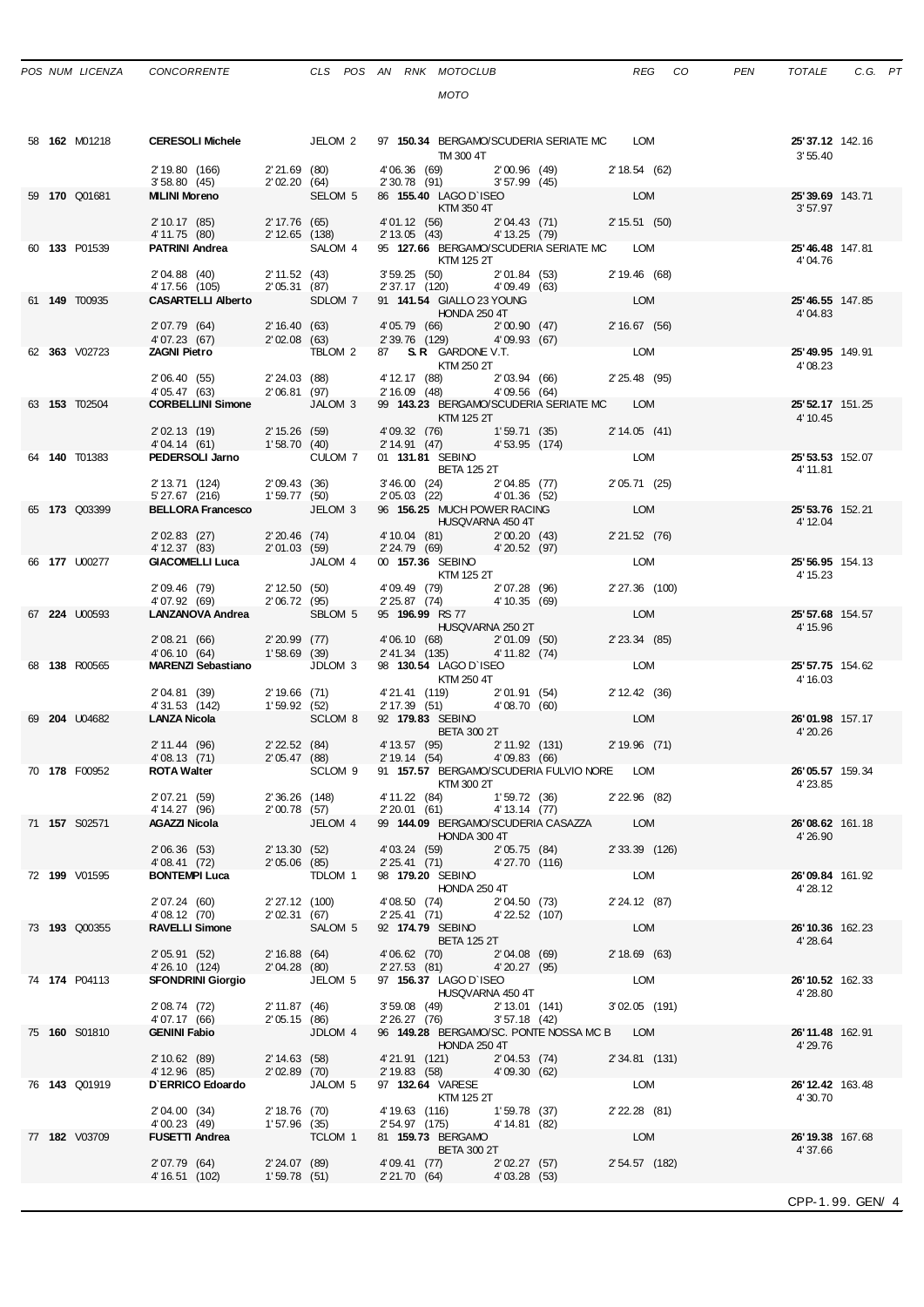|--|

|  | 78 191 U04639 |                                                                                                                                                                                                             |                                 |               | KTM 250 4T                                                              |                                      |                 | 26'20.05 168.08<br>4'38.33   |  |
|--|---------------|-------------------------------------------------------------------------------------------------------------------------------------------------------------------------------------------------------------|---------------------------------|---------------|-------------------------------------------------------------------------|--------------------------------------|-----------------|------------------------------|--|
|  |               |                                                                                                                                                                                                             |                                 |               |                                                                         |                                      | 2' 15.49 (49)   |                              |  |
|  | 79 118 U02018 | 2' 12.81 (111) 2' 28.71 (112) 4' 05.05 (63) 2' 08.51 (103)<br>4' 33.52 (149) 2' 04.23 (79) 2' 30.98 (92) 4' 00.75 (50)<br><b>CONIGLIARO Andrea</b> JDLOM 5 98 110.17 INTIMANO N. NOSEDA                     |                                 |               |                                                                         |                                      | LOM             | 26'20.85 168.57<br>4' 39.13  |  |
|  |               | HONDA 250 4T<br>2' 07.43 (61) 2' 17.77 (66) 4' 13.41 (92) 2' 00.24 (44)<br>4' 15.67 (98) 1' 58.61 (37) 2' 36.64 (118) 4' 15.30 (85)<br>RIVOLTELLA Matteo SELOM 6 95 138.34 PAVIA                            |                                 |               |                                                                         |                                      | 2' 35.78 (134)  |                              |  |
|  | 79 146 R00483 |                                                                                                                                                                                                             |                                 |               |                                                                         | KTM 350 4T                           | LOM             | 26'20.85 168.57<br>4'39.13   |  |
|  |               |                                                                                                                                                                                                             |                                 |               |                                                                         |                                      | 2' 24.22 (89)   |                              |  |
|  | 81 192 101862 | 2' 13.97 (130) 2' 21.45 (78) 4' 16.12 (104) 2' 11.29 (127)<br>4' 09.27 (75) 2' 06.74 (96) 2' 26.24 (75) 4' 11.55 (72)<br><b>GATTI Roberto</b> SBLOM 6 89 <b>173.69</b> PARIN                                |                                 |               | YAMAHA 250 2T                                                           |                                      | LOM             | 26'20.97 168.64<br>4' 39.25  |  |
|  |               | 2' 12.28 (105) 2' 24.23 (90)<br>4' 11.78 (81) 2' 05.59 (89)                                                                                                                                                 |                                 |               | 4' 13.46 (93) 2' 06.92 (94)<br>2' 26.48 (77) 4' 17.25 (89)              |                                      | 2' 22.98 (83)   |                              |  |
|  | 82 278 S04837 | GARATTINI Andrea JELOM 6                                                                                                                                                                                    |                                 |               | 96 240.18 SEBINO<br>HONDA 450 4T                                        |                                      | LOM             | 26'26.17 171.78<br>4' 44.45  |  |
|  |               | 2' 14.39 (136) 2' 28.75 (113)                                                                                                                                                                               |                                 |               | 4'07.93 (72) 2'08.66 (105)                                              |                                      | 2' 22.26 (80)   |                              |  |
|  | 83 339 V02846 | 4' 13.17 (86)<br>MAZZUCCHELLI Marco TDLOM 2                                                                                                                                                                 |                                 | 2'09.44 (119) | $2'28.94$ (87) $4'12.63$ (76)<br>96 376.35 SEBINO                       |                                      | LOM             | 26' 28.42 173.14             |  |
|  |               |                                                                                                                                                                                                             |                                 |               | HONDA 250 4T                                                            |                                      |                 | 4' 46.70                     |  |
|  |               | 2'08.39 (67) 2'13.82 (54) 4'00.19 (54) 2'36.13 (236)<br>4'11.94 (82) 2'12.93 (140) 2'30.15 (88) 4'17.08 (87)                                                                                                |                                 |               |                                                                         |                                      | 2' 17.79 (60)   |                              |  |
|  | 84 236 L02034 |                                                                                                                                                                                                             |                                 |               |                                                                         |                                      | LOM             | 26'28.83 173.39              |  |
|  |               | HUSQVARNA 250 2T<br>2' 09.43 (77) 2' 24.67 (93) 4' 25.95 (128) 2' 06.68 (93)<br>3' 57.98 (42) 2' 13.27 (144) 2' 31.74 (99) 4' 08.33 (59)<br><b>TOSANA Alessandro</b> CULOM 8 02 <b>162.17</b> TRE LAGHI DUE |                                 |               |                                                                         |                                      | 2' 30.78 (116)  | 4' 47.11                     |  |
|  |               |                                                                                                                                                                                                             |                                 |               |                                                                         |                                      |                 |                              |  |
|  | 85 185 S05389 |                                                                                                                                                                                                             |                                 |               |                                                                         | HUSQVARNA 125 2T                     | LOM             | 26'30.71 174.52<br>4' 48.99  |  |
|  |               |                                                                                                                                                                                                             |                                 |               |                                                                         |                                      | 2' 30.14 (112)  |                              |  |
|  | 86 121 E01189 | 2 09.44 (78) 2 32.72 (129) 4 13.89 (96) 2 03.63 (63)<br>4 18.30 (107) 2 04.19 (78) 2 27.08 (80) 4 11.32 (70)<br><b>AGNELLI Maycol</b> SALOM 6 90 <b>117.39</b> PAVIA                                        |                                 |               |                                                                         |                                      | LOM             | 26'32.23 175.44              |  |
|  |               |                                                                                                                                                                                                             |                                 |               | <b>KTM 125 2T</b>                                                       |                                      |                 | 4'50.51                      |  |
|  |               | 2' 04.09 (35) 2' 12.43 (49)<br>4' 03.58 (59) 1' 57.31 (29)                                                                                                                                                  |                                 |               | 3' 59.04 (48)    1' 59.96 (38)<br>2' 24.25 (68)    5' 24.87 (209)       |                                      | 2' 26.70 (96)   |                              |  |
|  | 87 148 S01080 | A U3.50 (U3)<br>MAGONI Robert SELOM 7                                                                                                                                                                       |                                 |               | 89 139.49 BERGAMO/SC. PONTE NOSSA MC B LOM                              |                                      |                 | 26'35.82 177.61              |  |
|  |               |                                                                                                                                                                                                             |                                 |               | <b>EXTM 350 4T</b><br>4'12.11 (87) 2'15.16 (155) 2'27.06 (99)           |                                      |                 | 4'54.10                      |  |
|  | 88 186 F00613 | 2' 10.09 (82) 2' 20.98 (76)<br>4' 14.54 (97) 2' 05.60 (90)<br><b>GHIDINI Paolo</b>                                                                                                                          |                                 |               | 2' 30.22 (89) 4' 20.06 (94)                                             |                                      |                 | 26'38.46 179.20              |  |
|  |               |                                                                                                                                                                                                             |                                 |               | <b>HUSQVARNA 250 4T</b>                                                 |                                      | 2' 16.50 (53)   | 4' 56.74                     |  |
|  |               | 2'05.81 (51) 2'21.57 (79) 4'37.63 (165) 2'00.14 (42)<br>4'25.52 (123) 2'00.78 (57) 2'20.28 (62) 4'30.23 (129)                                                                                               |                                 |               |                                                                         |                                      |                 |                              |  |
|  | 89 220 R02529 | LAMBERTENGHI Domenico SBLOM 7 94 189.97 SEBINO                                                                                                                                                              |                                 |               | <b>GAS GAS 250 2T</b>                                                   |                                      | LOM             | 26'44.14 182.63<br>5' 02.42  |  |
|  |               | 2'04.62 (37) 2'33.74 (135) 4'09.93 (80) 2'32 (64)<br>4'10.75 (77) 2'05.90 (91) 2'37.03 (119) 4'13.67 (80)                                                                                                   |                                 |               |                                                                         |                                      | 2' 44.58 (162)  |                              |  |
|  | 90 168 G06202 | SONZOGNI Andrea SCLOM 10 89 154.69 CHIEVE                                                                                                                                                                   |                                 |               |                                                                         |                                      | LOM             | 26'44.97 183.13              |  |
|  |               |                                                                                                                                                                                                             |                                 |               | KTM 300 2T                                                              |                                      |                 | 5'03.25                      |  |
|  |               | 2' 12.20 (104)<br>4'21.08 (112)                                                                                                                                                                             | 2'02.32(68)                     |               | 2'26.52 (99) 4'35.47 (158) 2'06.16 (88)<br>2' 19.68 (55) 4' 21.56 (100) |                                      | 2' 19.98 (72)   |                              |  |
|  | 91 229 V00762 | <b>FERRARI Mauro</b>                                                                                                                                                                                        |                                 | TELOM 5       | 82 199.96 LAGO D'ISEO<br>KTM 350 4T                                     |                                      | LOM             | 26'46.44 184.02<br>5'04.72   |  |
|  |               | 2' 13.50 (121)                                                                                                                                                                                              | $2'37.15$ (151)                 |               | 4' 14.36 (100)                                                          | 2'08.96 (107)                        | 2' 24.18 (88)   |                              |  |
|  | 92 214 P05504 | 4' 11.38 (78)<br><b>CARRARA Stiven</b>                                                                                                                                                                      | 2'08.39 (110)                   | SBLOM 8       | 2' 31.07 (93) 4' 17.45 (90)<br>91 184.93 CHIEVE                         |                                      | LOM             | 26'47.05 184.39              |  |
|  |               |                                                                                                                                                                                                             |                                 |               | KTM 250 2T                                                              |                                      |                 | 5' 05.33                     |  |
|  |               | 2' 10.16 (84)<br>4'04.70 (62)                                                                                                                                                                               | 2'29.96 (120)<br>2' 03.17 (73)  |               | 4' 22.74 (122)<br>2' 52.01 (165)                                        | 2'05.86(86)<br>4' 13.17 (78)         | $2' 25.28$ (94) |                              |  |
|  | 93 362 T04767 | <b>BELLINI Nicholas</b>                                                                                                                                                                                     |                                 | TCLOM 2       | 94 S.R. BERGAMO                                                         |                                      | LOM             | 26' 47.52 184.67             |  |
|  |               | 2' 15.79 (140)                                                                                                                                                                                              | 2' 27.54 (101)                  |               | 4' 11.39 (85)                                                           | <b>BETA 300 2T</b><br>2' 12.45 (135) | 2' 14.29 (42)   | 5'05.80                      |  |
|  |               | 4'25.04 (120)<br><b>GUIZZETTI Davide</b>                                                                                                                                                                    | 2'09.02 (112)                   | SCLOM 11      | 2' 19.84 (59)                                                           | 4'32.16 (135)                        | LOM             |                              |  |
|  | 94 258 U04729 |                                                                                                                                                                                                             |                                 |               | 89 222.43 COSTA VOLPINO                                                 | HUSQVARNA 300 2T                     |                 | 26'47.80 184.84<br>5'06.08   |  |
|  |               | 2' 39.59 (244)<br>4'03.49 (58)                                                                                                                                                                              | 2' 30.89 (124)<br>2'09.42 (117) |               | 4'05.96 (67)<br>$2'25.22$ (70)                                          | 2' 13.02 (142)<br>4'09.81(65)        | 2' 30.40 (113)  |                              |  |
|  | 95 183 100179 | <b>CICCOTTI Francesco</b>                                                                                                                                                                                   |                                 | JBLOM 3       | 96 160.25 PAOLO BIANCHI                                                 |                                      | LOM             | 26'51.96 187.35              |  |
|  |               | 2' 10.74 (91)                                                                                                                                                                                               | 2' 28.10 (108)                  |               | KTM 250 2T<br>4' 10.79 (82)                                             | 2'04.78 (76)                         | 2' 28.19 (103)  | 5' 10.24                     |  |
|  |               | 4' 26.51 (125)                                                                                                                                                                                              | 2'06.57(94)                     |               | 2' 34.55 (108)                                                          | <u>an</u><br>4'21.73 (101)           |                 |                              |  |
|  | 96 161 M00739 | DE VECCHI Alessandro SCLOM 12 89 150.09 CHIEVE                                                                                                                                                              |                                 |               | KTM 300 2T                                                              |                                      | LOM             | 26' 52.06 187.41<br>5' 10.34 |  |
|  |               | 2' 09.38 (76)                                                                                                                                                                                               | 2' 35.09 (139)                  |               | 4' 20.16 (117)                                                          | 2'05.13(80)                          | 2' 28.18 (102)  |                              |  |
|  | 97 200 L04438 | 4'20.84 (111)<br><b>GHEZZI Marco</b>                                                                                                                                                                        | 2'01.44(61)                     | SELOM 8       | 2' 28.07 (83)<br>94 179.31 PAVIA                                        | 4'23.77 (109)                        | LOM             | 26'54.09 188.64              |  |
|  |               |                                                                                                                                                                                                             |                                 |               |                                                                         | HONDA 450 4T                         |                 | 5' 12.37                     |  |
|  |               | 2' 10.09 (82)<br>4' 19.75 (109)                                                                                                                                                                             | 2'30.48 (121)<br>2'07.52 (101)  |               | 4' 14.18 (97)<br>2' 31.54 (95) 4' 19.63 (92)                            | 2'06.60(92)                          | 2' 34.30 (129)  |                              |  |
|  |               |                                                                                                                                                                                                             |                                 |               |                                                                         |                                      |                 |                              |  |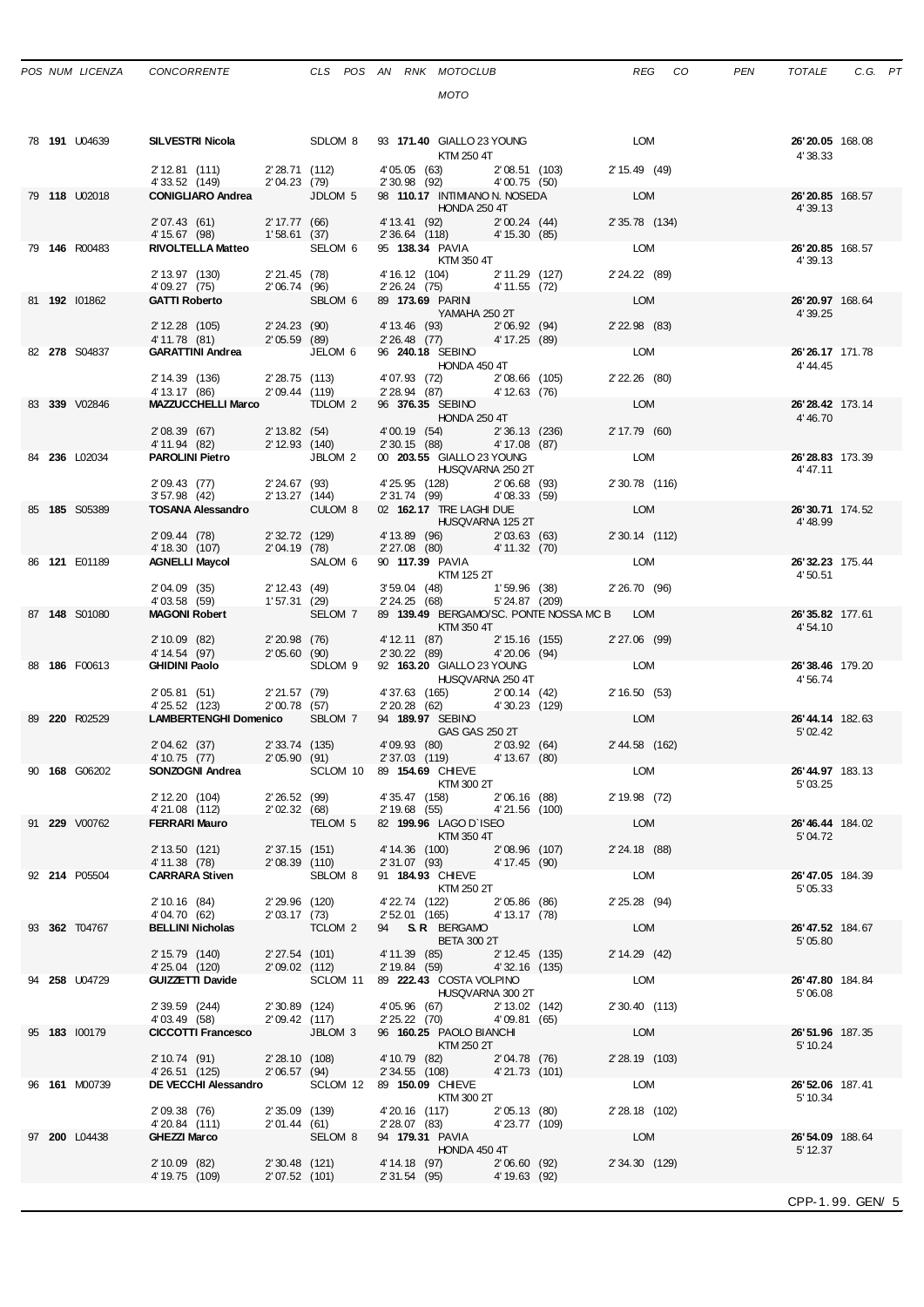|  | 98 <b>212</b> V00327  | <b>DUCOLI Gabriele</b><br>2' 11.11 (94) 2' 18.48 (69) |                                  | TALOM 1            | 92 183.27 SEBINO<br>4'09.44 (78) 2'10.87 (120)                | HUSQVARNA 125 2T                  | <b>LOM</b><br>2' 52.43 (176) | 27'02.37 193.64<br>5' 20.65  |  |
|--|-----------------------|-------------------------------------------------------|----------------------------------|--------------------|---------------------------------------------------------------|-----------------------------------|------------------------------|------------------------------|--|
|  |                       | 4' 15.78 (100)                                        | 2'08.09 (107)                    |                    | 2' 39.04 (126) 4' 17.13 (88)                                  |                                   |                              |                              |  |
|  | 99 275 U00075         | <b>TREGAMBE Simone</b>                                |                                  | SBLOM 9            | 90 238.75 RS 77<br>KTM 200 2T                                 |                                   | LOM                          | 27'02.70 193.84<br>5' 20.98  |  |
|  |                       | 2' 14.78 (139)                                        | 2'30.68 (122)                    |                    | 4' 12.76 (89)                                                 | $2'09.68$ (111)                   | 2' 21.95 (79)                |                              |  |
|  | 100 209 V02002        | 4'25.22 (121)<br><b>FIORETTA Matteo</b>               | 2' 10.34 (123)                   | TALOM 2            | 2' 34.89 (111) 4' 22.40 (105)<br>01 181.74 VAL SAN MARTINO    |                                   | LOM                          | 27'06.51 196.14              |  |
|  |                       |                                                       |                                  |                    | TM 125 2T                                                     |                                   |                              | 5' 24.79                     |  |
|  |                       | 2' 13.48 (120)                                        | 2'56.40 (190)                    |                    | 4' 16.49 (105)                                                | 2'08.07 (101)                     | 2' 28.31 (105)               |                              |  |
|  | 101 <b>190</b> Q02011 | 4' 12.75 (84)<br>ROSSI Jacopo                         | 2'03.09(72)                      | JBLOM 4            | 2' 23.35 (67)<br>98 171.30 BERGAMO/SCUDERIA CASAZZA           | 4'24.57 (111)                     | <b>LOM</b>                   | 27'07.33 196.64              |  |
|  |                       |                                                       |                                  |                    | GAS GAS 250 2T                                                |                                   |                              | 5'25.61                      |  |
|  |                       | 2' 13.89 (127)                                        | $2'29.03$ (115)                  |                    | 4' 16.53 (108) 2' 32.70 (231)<br>2' 32.19 (100) 4' 14.46 (81) |                                   | 2' 29.22 (109)               |                              |  |
|  | 102 208 N00639        | 4' 08.42 (73)<br><b>DEGIACOMI Paolo</b>               | 2' 10.89 (125)                   | ZULOM 1            | 03 181.68 GAERNE                                              |                                   | <b>VEN</b>                   | 27'07.36 196.65              |  |
|  |                       |                                                       |                                  |                    |                                                               | SUZUKI VALENTI 50 2T              |                              | 5' 25.64                     |  |
|  |                       | 2' 13.88 (126)<br>4'28.49 (133)                       | 2'29.52 (118)<br>2'09.07 (113)   |                    | 4' 21.79 (120) 2' 12.61 (137)<br>2' 23.06 (66) 4' 29.60 (124) |                                   | 2' 19.34 (67)                |                              |  |
|  | 103 188 U01766        | <b>BERETTA Daniele</b>                                |                                  |                    | SDLOM 10 85 166.18 VAL SAN MARTINO                            |                                   | LOM                          | 27'08.21 197.17              |  |
|  |                       |                                                       |                                  |                    |                                                               | HUSQVARNA 250 4T                  |                              | 5' 26.49                     |  |
|  |                       | 2' 12.14 (103)<br>4' 14.06 (93)                       | 2' 59.13 (197)<br>2'07.01 (98)   |                    | 4' 13.48 (94) 2' 08.50 (102)<br>2' 35.57 (113) 4' 10.01 (68)  |                                   | 2' 28.31 (105)               |                              |  |
|  | 104 206 V01129        | <b>PARIS Cristian</b>                                 |                                  | <b>TBLOM 3</b>     | 98 180.86 COSTA VOLPINO                                       |                                   | LOM                          | 27'08.29 197.22              |  |
|  |                       |                                                       |                                  |                    | <b>BETA 250 2T</b>                                            |                                   |                              | 5' 26.57                     |  |
|  |                       | 2' 05.39 (48)<br>4' 03.24 (57)                        | 2'56.39 (189)<br>2'04.67 (82)    |                    | 4' 17.82 (112) 2' 14.84 (153)<br>2' 49.26 (154)               | 4'21.96 (103)                     | 2' 14.72 (44)                |                              |  |
|  | 105 221 U01706        | <b>BIGONI Giorgio</b>                                 |                                  | CULOM <sub>9</sub> | 01 191.66 COSTA VOLPINO                                       |                                   | LOM                          | 27'09.26 197.80              |  |
|  |                       |                                                       |                                  |                    | YAMAHA 125 2T                                                 |                                   |                              | 5' 27.54                     |  |
|  |                       | 2' 12.68 (109)<br>4' 02.31 (55)                       | 2' 37.77 (155)<br>2' 07.82 (103) |                    | 4'02.19 (57) 2'09.69 (112)<br>3'11.53 (192) 4'28.58 (118)     |                                   | 2' 16.69 (57)                |                              |  |
|  | 106 217 S02745        | <b>GRIGNANI Riccardo</b>                              |                                  | JCLOM 4            | 99 188.01 PAVIA                                               |                                   | LOM                          | 27' 16.72 202.31             |  |
|  |                       | 2' 14.42 (137)                                        | 2' 33.19 (133)                   |                    | <b>BETA 300 2T</b><br>4' 18.49 (113) 2' 11.13 (124)           |                                   | 2' 31.74 (121)               | 5' 35.00                     |  |
|  |                       | 4' 11.49 (79)                                         | 2' 15.87 (163)                   |                    | 2' 34.66 (109)                                                | 4'25.73 (113)                     |                              |                              |  |
|  | 107 246 V00329        | <b>DUCOLI Vittorio</b>                                |                                  | TALOM <sub>3</sub> | 00 212.61 SEBINO                                              |                                   | LOM                          | 27' 17.09 202.53             |  |
|  |                       | 2' 12.07 (102)                                        | 2'24.35(91)                      |                    | 4'59.52 (208) 2'11.12 (123)                                   | HUSQVARNA 125 2T                  | 2' 16.72 (58)                | 5' 35.37                     |  |
|  |                       | 4' 16.74 (103)                                        | 2' 17.21 (169)                   |                    | 2' 31.45 (94) 4' 07.91 (57)                                   |                                   |                              |                              |  |
|  | 108 <b>151</b> V01853 | <b>GALBUSERA Claudio</b>                              |                                  | SALOM 7            | 94 142.30 CARATE BRIANZA<br>HUSQVARNA 125 2T                  |                                   | LOM                          | 27' 17.59 202.83             |  |
|  |                       | 2' 16.22 (145)                                        | 2'23.47 (86)                     |                    | 4' 15.37 (102) 2' 11.81 (130)                                 |                                   | 2' 25.08 (92)                | 5' 35.87                     |  |
|  |                       | 4'39.26 (157)                                         | 2'07.12 (99)                     |                    | 2' 33.81 (106)                                                | 4'25.45 (112)                     |                              |                              |  |
|  | 109 366 V03697        | <b>ZUBANI Michele</b>                                 |                                  | TELOM 6            | 96 S.R. GARDONE V.T.<br>KTM 350 4T                            |                                   | LOM                          | 27' 17.62 202.85<br>5' 35.90 |  |
|  |                       | 2'08.54 (68)                                          | 2' 30.97 (125)                   |                    | 4'06.71 (71) 2'10.81 (119)<br>2'43.67 (141) 5'00.78 (186)     |                                   | 2' 19.53 (69)                |                              |  |
|  |                       | 4'08.73 (74)                                          | 2'07.88 (105)                    |                    |                                                               |                                   | LOM                          |                              |  |
|  | 110 189 100201        | <b>REDAELLI Diego</b>                                 |                                  | JBLOM 5            | 96 169.88 FAST TEAM<br>KTM 250 2T                             |                                   |                              | 27' 24.35 206.91<br>5' 42.63 |  |
|  |                       | 2' 10.40 (88)                                         | 2'25.50 (96)                     |                    | 4' 32.08 (147)                                                | 2'08.57 (104)                     | 2' 30.48 (115)               |                              |  |
|  | 111 <b>152</b> V01851 | 4' 31.32 (140)                                        | 2'07.90 (106)                    | TALOM 4            | 2' 26.48 (77)<br>96 143.09 CARATE BRIANZA                     | 4'31.62 (131)                     | LOM                          | 27' 25.79 207.78             |  |
|  |                       | <b>COLOMBO Ivan</b>                                   |                                  |                    |                                                               | HUSQVARNA 125 2T                  |                              | 5'44.07                      |  |
|  |                       | 2' 09.05 (74)                                         |                                  | 2' 27.95 (107)     | 4'20.88 (118)                                                 | 2'04.34 (70)                      | 2' 59.62 (187)               |                              |  |
|  | 112 <b>184</b> V01110 | 4' 14.06 (93)<br><b>MORA Andrea</b>                   | 2'00.25(55)                      | TDLOM 3            | 2' 47.50 (153)<br>92 161.43 EDOLO                             | 4' 22.14 (104)                    | LOM                          | 27'29.31 209.91              |  |
|  |                       |                                                       |                                  |                    | HONDA 250 4T                                                  |                                   |                              | 5' 47.59                     |  |
|  |                       | 2' 13.96 (129)                                        | 2' 32.13 (128)                   |                    | 4'35.69 (160)                                                 | 2'09.06 (108)                     | 2' 23.90 (86)                |                              |  |
|  | 113 156 100704        | 4' 18.25 (106)<br><b>PAGLIARI Alberto</b>             | 2'07.55 (102)                    | SDLOM 11           | 2' 36.03 (115)<br>93 143.92 CHIEVE                            | 4'32.74 (137)                     | LOM                          | 27'30.93 210.89              |  |
|  |                       |                                                       |                                  |                    | SUZUKI 250 4T                                                 |                                   |                              | 5'49.21                      |  |
|  |                       | 2' 14.69 (138)<br>4' 24.45 (117)                      | 2' 28.24 (109)<br>2' 09.14 (115) |                    | 4'33.53 (151)<br>$2'31.63$ (97)                               | $2' 10.16$ (115)<br>4'20.43 (96)  | 2' 38.66 (145)               |                              |  |
|  | 114 <b>181</b> L01632 | SAPORITI Elia                                         |                                  | CULOM 10           | 01 159.69 PAVIA                                               |                                   | LOM                          | 27'30.96 210.91              |  |
|  |                       |                                                       |                                  |                    | SHERCO 125 2T                                                 |                                   |                              | 5' 49.24                     |  |
|  |                       | 2' 10.24 (86)<br>4'06.37 (65)                         | $3'01.45$ (201)<br>2'04.58 (81)  |                    | 4' 32.94 (149)<br>2' 32.92 (102)                              | 2'06.13 (87)<br>4' 15.17 (84)     | 2' 41.16 (151)               |                              |  |
|  | 115 201 V01610        | <b>GUARNERI Ezio</b>                                  |                                  | SDLOM 12           | 86 179.34 LUMEZZANE                                           |                                   | LOM                          | 27'31.33 211.13              |  |
|  |                       | 2' 13.42 (119)                                        | 3'00.39 (199)                    |                    | KTM 250 4T<br>4'31.73 (146)                                   | 2'07.06 (95)                      | 2' 20.50 (73)                | 5'49.61                      |  |
|  |                       | 4' 13.78 (90)                                         | 2'05.90(91)                      |                    | 2' 41.56 (136)                                                | 4'16.99 (86)                      |                              |                              |  |
|  | 116 <b>211 U03715</b> | <b>FUNGHINI Lorenzo</b>                               |                                  | SCLOM 13           | 93 182.80 COLICO                                              |                                   | <b>LOM</b>                   | 27'31.96 211.51              |  |
|  |                       | 2' 13.50 (121)                                        | 2'33.89 (137)                    |                    | 4'27.24 (131)                                                 | HUSQVARNA 300 2T<br>2'09.06 (108) | $2' 25.26$ (93)              | 5' 50.24                     |  |
|  |                       | 4'22.69 (113)                                         | 2'09.55 (120)                    |                    | 2' 33.67 (105)                                                | 4'37.10 (144)                     |                              |                              |  |
|  | 117 322 V03687        | <b>ZANOTTI Andrea</b>                                 |                                  | TELOM 7            | 76 306.34 GARDONE V.T.<br>KTM 450 4T                          |                                   | LOM                          | 27'32.57 211.88<br>5' 50.85  |  |
|  |                       | 2' 17.42 (150)                                        | 2'27.60 (103)                    |                    | 4'28.64 (140)                                                 | 2' 12.91 (140)                    | 2' 15.96 (52)                |                              |  |
|  |                       | 4'27.51 (130)                                         | 2'04.74 (83)                     |                    | 2' 44.10 (142) 4' 33.69 (138)                                 |                                   |                              |                              |  |
|  |                       |                                                       |                                  |                    |                                                               |                                   |                              |                              |  |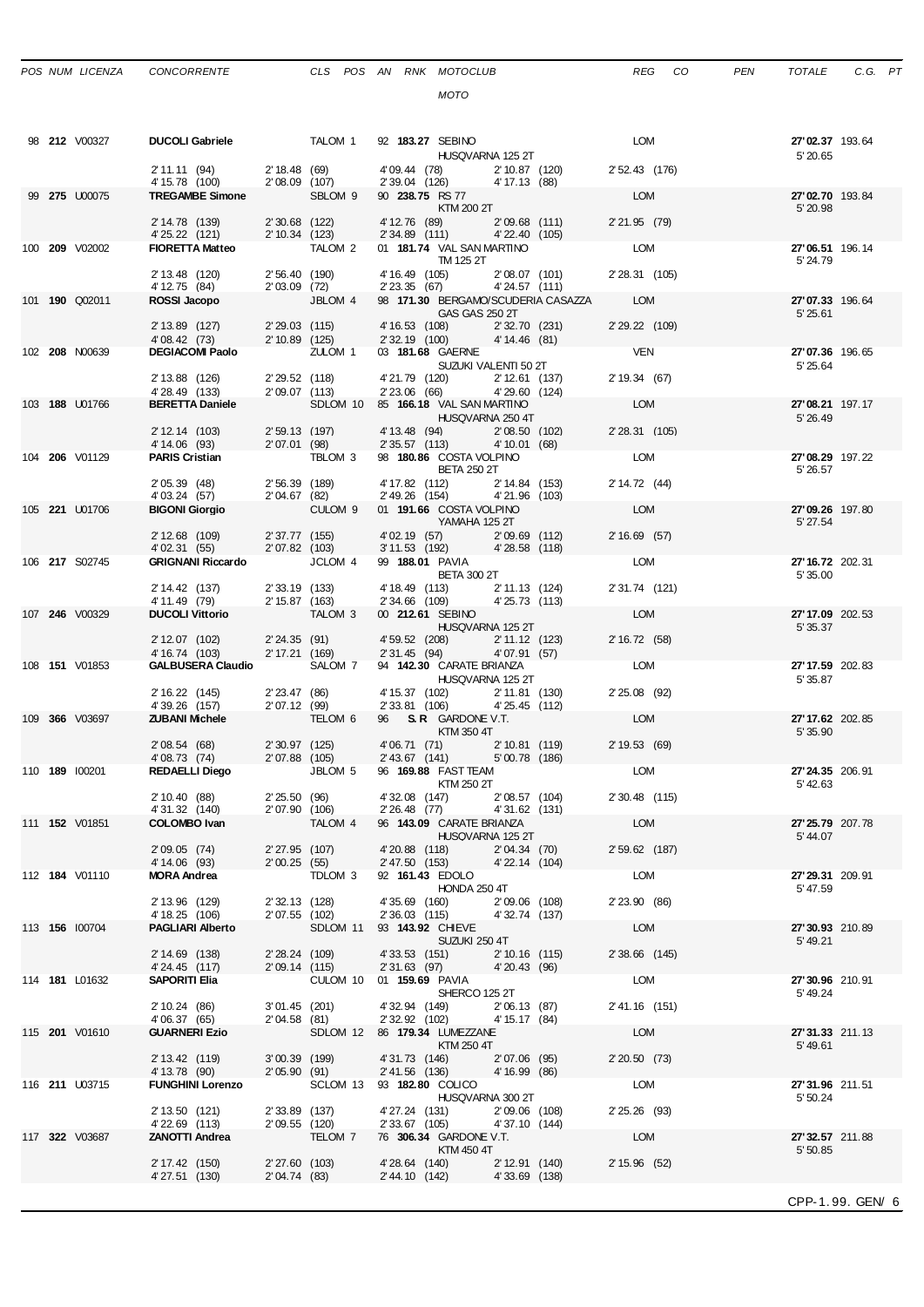4' 15.70 (99) 2' 22.46 (190) 3' 18.78 (202) 4' 28.91 (120)<br>RONDINI Luca CULOM 11 02 151.33 COSTA VOLPINO

4' 31.58 (143) 2' 10.97 (127) 2' 31.59 (96) 4' 39.21 (150)

2' 20.42 (171) 2' 54.17 (185) 4' 28.85 (141) 2' 14.20 (150)<br>4' 30.68 (135) 2' 14.63 (156) 2' 39.97 (130) 4' 22.61 (108)

2' 18.07 (156) 2' 29.41 (116) 4' 28.28 (137)<br>4' 34.97 (151) 2' 13.17 (142) 2' 52.52 (168) 4' 37.44 (145)

2' 20.88 (178) 2' 24.96 (95) 4' 41.09 (171)<br>4' 31.58 (143) 2' 10.97 (127) 2' 31.59 (96)

2' 20.42 (171) 2' 54.17 (185) 4' 28.85 (141)<br>4' 30.68 (135) 2' 14.63 (156) 2' 2' 39.97 (130)<br>MAURI Mattia JBLOM 7 98 265.73 VAL

135 **163** S04385 **RONDINI Luca** CULOM 11 02 **151.33** COSTA VOLPINO LOM **28'13.36** 236.51

136 **291** P00905 **BOTTICINI Simone** SDLOM 15 95 **256.24** RS 77 LOM **28'17.91** 239.26

137 **298** T02608 **MAURI Mattia** JBLOM 7 98 **265.73** VAL SAN MARTINO LOM **28'18.49** 239.61

KTM 125 2T<br>171) 2' 13.33 (144) 2' 39.75 (149)

KTM 250 4T 6' 36.19

KTM 250 2T<br>4' 28.28 (137) 2' 15.83 (162) 2' 28.80 (108)

4' 37.44 (145)

|  | 118 <b>169</b> C00381 | CREMASCO Alessandro SBLOM 10 89 155.25 SEBINO   |                                  |                               | YAMAHA 250 2T                                                                | <b>LOM</b>           | 27' 33.45 212.41<br>5' 51.73       |
|--|-----------------------|-------------------------------------------------|----------------------------------|-------------------------------|------------------------------------------------------------------------------|----------------------|------------------------------------|
|  |                       | 2' 13.00 (113)<br>4' 35.91 (153)                | 2'08.61 (111)                    | 2' 22.69 (85)                 | 4'46.98 (187) 2'09.08 (110)<br>$2'26.65$ (79) $4'29.52$ (123)                | 2' 21.01 (74)        |                                    |
|  | 119 314 L03179        | <b>GHISLANDI Michele</b>                        |                                  |                               | SDLOM 13 90 289.79 CHIEVE<br>KTM 250 4T                                      | LOM                  | 27'37.80 215.04<br>5'56.08         |
|  |                       | 2' 29.75 (217) 2' 35.06 (138)<br>4' 32.04 (146) | 2'09.58 (121)                    |                               | 4'35.02 (156) 2'12.16 (134)<br>2' 25.86 (73) 4' 18.54 (91)                   | 2' 19.79 (70)        |                                    |
|  | 120 320 V02564        | <b>COTELLI Francesco</b>                        |                                  | TBLOM 4                       | 88 301.91 GARDONE V.T.<br>KTM 250 2T                                         | LOM                  | 27'37.90 215.10<br>5'56.18         |
|  |                       | 2' 18.39 (159)<br>4' 24.92 (119)                | 2' 37.18 (152)<br>2' 15.16 (160) |                               | 4' 16.50 (106) 2' 11.94 (132) 2' 35.37 (133)<br>2' 38.55 (125) 4' 19.89 (93) |                      |                                    |
|  | 121 154 G03901        | <b>MOLTENI Andrea</b>                           |                                  | SALOM 8                       | 92 143.29 INTIMIANO N. NOSEDA<br><b>BETA 125 2T</b>                          | LOM                  | 27'38.81 215.65<br>5'57.09         |
|  |                       | 2' 11.26 (95)<br>4' 10.01 (76)                  |                                  | 2' 17.80 (67)<br>2'03.89 (75) | 4'08.00 (73) 2'09.81 (113) 2'39.69 (148)<br>3'37.09 (216) 4'21.26 (98)       |                      |                                    |
|  | 122 176 N00667        | <b>CORINO Tommaso</b>                           |                                  | JDLOM 6                       | 96 157.06 BERGAMO/SCUDERIA SERIATE MC LOM<br>KTM 250 4T                      |                      | 27'40.70 216.79<br>5' 58.98        |
|  |                       | 2'08.69 (71)<br>4'33.32 (147)                   | 2'28.62 (111)<br>1'59.99 (53)    |                               | 4' 27.18 (130) 2' 04.67 (75)<br>2' 42.21 (140) 4' 22.41 (106)                | 2' 53.61 (178)       |                                    |
|  | 123 195 P00834        | <b>VIERO Andrea</b>                             |                                  |                               | SBLOM 11 94 175.37 CHIEVE<br>KTM 250 2T                                      | <b>LOM</b>           | 27'43.87 218.70<br>6'02.15         |
|  |                       | 2' 16.04 (143)<br>4'26.93 (127)                 | 2' 12.30 (134)                   | 2'26.45 (98)                  | 4' 37.25 (164) 2' 11.27 (126)<br>2' 36.55 (117) 4' 30.14 (128)               | 2' 26.94 (97)        |                                    |
|  | 124 341 V00832        | <b>FIORINI Egidio</b>                           |                                  | TCLOM 3                       | 85 384.00 SEBINO<br><b>KTM 300 2T</b>                                        | <b>LOM</b>           | 27'43.90 218.72<br>6'02.18         |
|  |                       | 2' 18.92 (161)<br>4' 24.18 (116)                | 2'32.88 (131)<br>2' 13.66 (146)  |                               | 4' 14.30 (99) 2' 11.46 (128)<br>2' 50.96 (162) 4' 29.27 (121)                | 2' 28.27 (104)       |                                    |
|  | 125 164 101124        | <b>AGOSTANI Dimitri</b>                         |                                  | JALOM 6                       | 98 151.67 DESIO<br>TM 125 2T                                                 | LOM                  | 27'45.88 219.92<br>6'04.16         |
|  |                       | 2' 10.29 (87)<br>4' 18.88 (108)                 | 2'02.55 (69)                     | 2'26.40 (97)                  | 4' 13.09 (90) 2' 04.88 (78)<br>2' 31.67 (98) 5' 27.16 (212)                  | 2'30.96 (117)        |                                    |
|  | 126 361 V05238        | <b>VAIRA Isidoro</b>                            |                                  | TDLOM 4                       | 00 S.R. SEBINO<br><b>HONDA 250 4T</b>                                        | LOM                  | 27'47.74 221.04<br>6'06.02         |
|  |                       | 2' 22.26 (188)<br>4'31.16 (139)                 | 2' 15.13 (159)                   | 2' 33.41 (134)                | 4' 30.55 (142) 2' 15.84 (163)<br>2' 28.13 (84) 4' 24.32 (110)                | 2' 26.94 (97)<br>LOM |                                    |
|  | 127 280 U02038        | <b>SERVENTI Marco</b>                           |                                  | JBLOM 6                       | 97 242.89 GARDONE V.T.<br>HUSQVARNA 250 2T                                   |                      | 27' 54.32 225.01<br>6' 12.60       |
|  |                       | 2' 25.30 (200)<br>4' 22.88 (114)                | 2' 18.69 (175)                   | 2' 31.27 (126)                | 4'16.50 (106) 2'17.58 (178)<br>2' 34.66 (109) 4' 27.00 (115)                 | 2' 40.44 (150)       |                                    |
|  | 128 248 V00493        | <b>GIACOMELLI Matteo</b>                        |                                  | TDLOM 5                       | 96 214.17 SEBINO<br><b>HONDA 250 4T</b>                                      | LOM                  | 27' 56.42 226.28<br>6' 14.70       |
|  |                       | 2' 11.93 (100)<br>4'37.36 (155)                 | 2' 13.09 (141)                   | 2' 35.84 (145)                | 4'02.85 (58) 2'15.64 (160)<br>2'44.46 (143) 4'44.83 (165)                    | 2' 30.42 (114)       |                                    |
|  | 129 269 U03785        | <b>GAZZOLI Andrea</b>                           |                                  | JCLOM <sub>5</sub>            | 00 231.41 SEBINO<br>TM 300 2T                                                | LOM                  | 27' 58.27 227.40<br>6' 16.55       |
|  |                       | 2' 20.44 (172)<br>4' 29.18 (134)                | 2' 14.10 (153)                   | 2' 32.11 (127)                | 4' 27.47 (134) 2' 16.72 (167)<br>2' 40.57 (131) 4' 29.73 (126)               | 2'27.95 (101)        |                                    |
|  | 130 253 U01765        | <b>BAIGUINI Marco</b>                           |                                  |                               | SDLOM 14 89 217.59 VAL SAN MARTINO<br>HONDA 250 4T                           | LOM                  | 28'00.43 228.70<br>6' 18.71        |
|  |                       | 2' 20.08 (168)<br>4' 31.14 (138)                | 2'27.66 (104)<br>2' 12.75 (139)  |                               | 4'32.25 (148) 2'15.31 (156)<br>2' 37.74 (122) 4' 38.44 (147)                 | $2'25.06$ (91)       |                                    |
|  | 131 255 N02084        | <b>MESTRINER Leonardo</b>                       |                                  | SELOM 9                       | 92 219.88 RS 77<br>KTM 350 4T                                                | <b>LOM</b>           | 28'05.11 231.53<br>6'23.39         |
|  |                       | 2' 17.39 (149)<br>4'26.86 (126)                 | 2' 39.77 (160)<br>2' 11.40 (130) |                               | 4' 28.43 (139)<br>2' 14.64 (152)<br>2' 30.45 (90)<br>4'44.16 (163)           | 2' 32.01 (122)       |                                    |
|  | 132 368 V03869        | <b>MAGRI Francesco</b>                          |                                  | TBLOM 5                       | 71 S.R. COSTA VOLPINO<br>KTM 250 2T                                          | <b>LOM</b>           | 28'06.32 232.26<br>6'24.60         |
|  |                       | 2' 35.61 (239)<br>4' 44.67 (172)                | $2'20.66$ (75)<br>2' 19.56 (179) |                               | 4'27.39 (133)<br>2' 18.66 (182)<br>2' 32.46 (101)<br>4'28.82 (119)           | 2' 18.49 (61)        |                                    |
|  | 133 <b>196</b> V00837 | <b>MANDELLI Roberto</b>                         |                                  | TDLOM 6                       | 94 175.40 SEBINO<br><b>HONDA 250 4T</b>                                      | <b>LOM</b>           | <b>28' 11.55</b> 235.42<br>6'29.83 |
|  |                       | 2' 16.57 (147)<br>4' 13.74 (89)                 | 3' 15.69 (222)<br>2' 11.97 (133) |                               | 4' 13.12 (91)<br>2' 10.98 (122)<br>$2'41.88$ (138) $4'30.73$ (130)           | 2' 36.87 (138)       |                                    |
|  | 134 264 V01152        | <b>BAIONI Michel</b>                            |                                  | TBLOM 6                       | 98 225.98 BERGAMO/SCUDERIA PRESOLANA M LOM<br>HUSQVARNA 250 2T               |                      | 28'12.48 235.98<br>6'30.76         |
|  |                       | 2' 18.33 (158)                                  | 2' 27.91 (106)                   |                               | 4' 15.32 (101) 2' 28.53 (220)                                                | 2' 16.54 (54)        |                                    |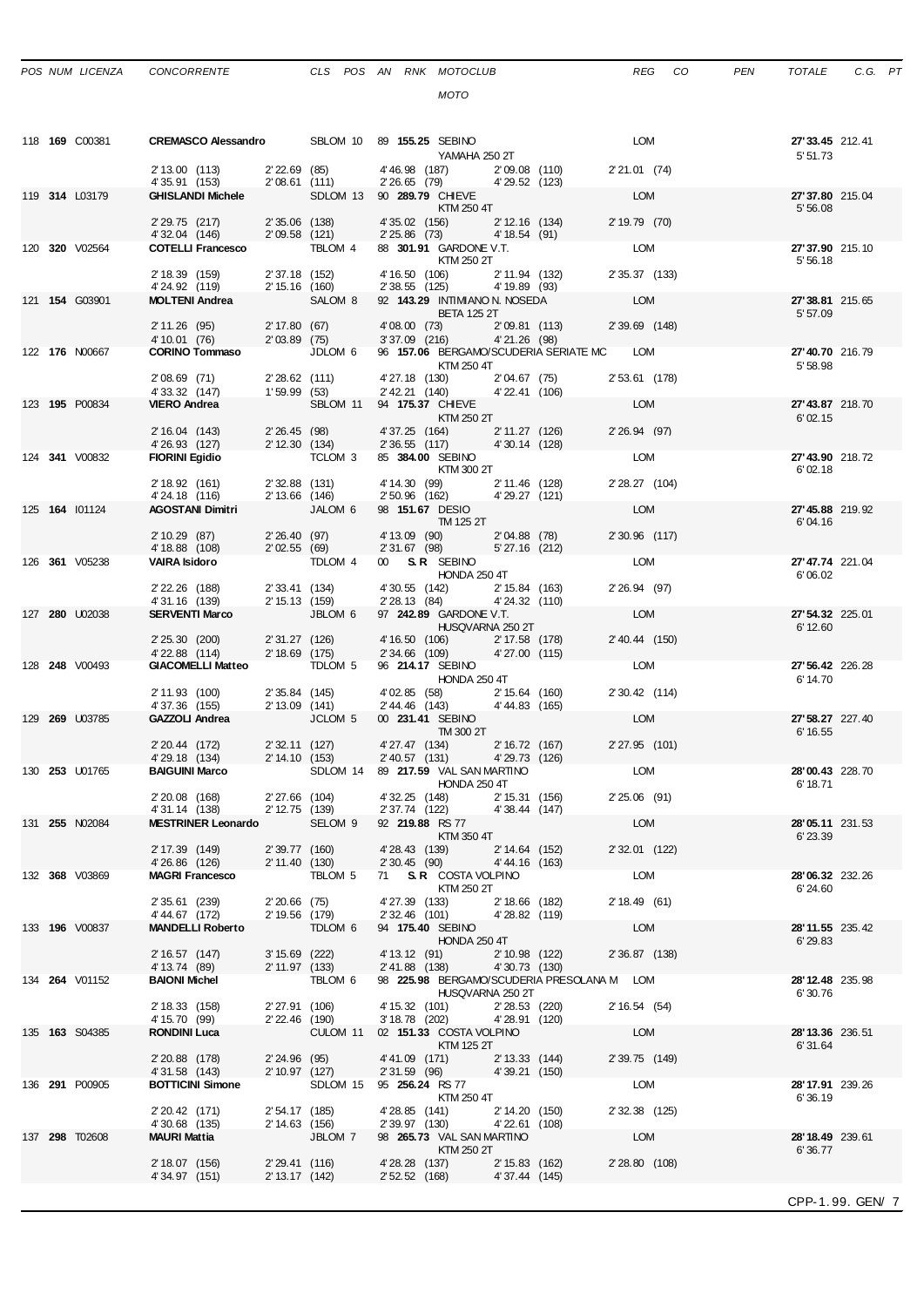| POS NUM LICENZA | <b>CONCORREN</b> |
|-----------------|------------------|
|                 |                  |

|  | 138 <b>356</b> V00942 | <b>FIGAROLI Piero</b>                                                    |                                   | TCLOM 4                            |                                  | KTM 300 2T                                                     |                                 | 76 S.R. BERGAMO/SC. PONTE NOSSA MC B LOM   |                 | 28' 25.03 243.56<br>6'43.31  |  |
|--|-----------------------|--------------------------------------------------------------------------|-----------------------------------|------------------------------------|----------------------------------|----------------------------------------------------------------|---------------------------------|--------------------------------------------|-----------------|------------------------------|--|
|  |                       | 3'04.99 (269)<br>4'20.35 (110)                                           | $2'22.23$ (83)<br>$2'24$ 72       |                                    |                                  | 4' 26.33 (129) 2' 21.98 (195)<br>2' 28.01 (82) 4' 26.57 (114)  |                                 |                                            | 2'29.85 (111)   |                              |  |
|  | 139 227 R00583        | <b>DOMENEGHINI Matteo</b>                                                |                                   | SDLOM 16 91 198.47 VAL SAN MARTINO |                                  | YAMAHA 250 4T                                                  |                                 |                                            | <b>LOM</b>      | 28' 26.32 244.34<br>6'44.60  |  |
|  |                       | 2' 17.87 (155)<br>4' 32.02 (145)                                         | $2'35.39$ (141)<br>2' 14.27 (154) |                                    |                                  | 4'36.63 (161)<br>2' 41.65 (137) 4' 41.15 (157)                 | 2' 15.06 (154)                  |                                            | 2' 32.28 (124)  |                              |  |
|  | 140 223 T00707        | <b>GIULIANI Marco</b>                                                    |                                   | SCLOM 14                           |                                  | KTM 300 2T                                                     |                                 | 95 196.55 BERGAMO/SCUDERIA FULVIO NORE LOM |                 | 28'27.13 244.83<br>6'45.41   |  |
|  |                       | 2' 12.95 (112)                                                           | $3'09.18$ (208)                   |                                    |                                  | 4'31.30 (144)                                                  | 2' 12.64 (138)                  |                                            | 2' 35.31 (132)  |                              |  |
|  | 141 194 R01693        | 4'30.92 (137)<br><b>MAGRO Alessandro</b>                                 | 2' 10.61 (124)                    | JALOM 7                            |                                  | 2' 35.65 (114) 4' 28.57 (117)<br>99 175.21 DESIO               |                                 |                                            | LOM             | 28'28.85 245.87              |  |
|  |                       | 2' 11.70 (97)                                                            |                                   | 2'50.22 (175)                      |                                  | SHERCO 125 2T                                                  |                                 | 4' 17.52 (110) 2' 10.90 (121)              | $3'29.65$ (217) | 6'47.13                      |  |
|  |                       | 4' 13.96 (91)                                                            | 2'07.82 (103)                     |                                    |                                  | 2' 45.74 (147) 4' 21.34 (99)                                   |                                 |                                            |                 |                              |  |
|  | 142 232 V01905        | <b>BEUTHER Klaus</b>                                                     |                                   | TELOM 8                            |                                  | KTM 500 4T                                                     |                                 | 70 201.65 BERGAMO/SCUDERIA PRESOLANA M LOM |                 | 28'30.66 246.96<br>6'48.94   |  |
|  |                       | 2' 18.97 (163)                                                           |                                   | 2' 27.59 (102)                     |                                  | 4' 44.07 (180) 2' 13.50 (145)<br>2' 34.36 (107) 4' 41.95 (160) |                                 |                                            | 2' 28.78 (107)  |                              |  |
|  | 143 <b>167</b> U05008 | 4' 50.04 (177)<br><b>DIANO Andrea</b>                                    | 2' 11.40 (130)                    | TBLOM 7                            |                                  | 85 154.05 AMC. 93                                              |                                 |                                            | LOM             | 28'35.70 250.00              |  |
|  |                       |                                                                          |                                   |                                    |                                  | HUSQVARNA 250 2T                                               |                                 |                                            |                 | 6'53.98                      |  |
|  |                       | 2' 11.74 (98)<br>4' 41.32 (163)                                          | 2' 35.73 (144)<br>2'08.13 (109)   |                                    |                                  | 4'31.06 (143) 2'10.63 (118)<br>2' 40.88 (133)                  | 4'51.45 (172)                   |                                            | 2' 44.76 (165)  |                              |  |
|  | 144 130 U00831        | <b>QUADRELLI Lorenzo</b>                                                 |                                   | TDLOM 7                            |                                  | 99 126.14 ABBIATE GUAZZONE                                     |                                 |                                            | <b>LOM</b>      | 28'38.15 251.48              |  |
|  |                       | 2' 19.45 (165)                                                           | 3'09.20(209)                      |                                    |                                  | KTM 250 4T                                                     |                                 | 4' 47.62 (188) 2' 07.82 (99)               | 2' 42.91 (159)  | 6'56.43                      |  |
|  |                       | 4'24.58 (118)                                                            | 2'03.97(76)                       |                                    |                                  | 2' 40.84 (132)                                                 | 4'21.76 (102)                   |                                            |                 |                              |  |
|  | 145 <b>165</b> L01216 | <b>ESPOSITO Daniele</b>                                                  |                                   | SALOM 9                            |                                  | KTM 125 2T                                                     |                                 | 86 151.77 BERGAMO/SC. PONTE NOSSA MC B LOM |                 | 28'38.55 251.72<br>6'56.83   |  |
|  |                       | 2' 12.32 (106)                                                           | 2' 47.87 (172)                    |                                    |                                  | 4'35.60 (159)                                                  | 2'07.41 (97)                    |                                            | 2' 31.30 (119)  |                              |  |
|  | 146 <b>197</b> M00387 | 4' 56.25 (187)<br><b>BOSSI Matteo</b>                                    | 2'09.20 (116)                     | SBLOM 12 87 177.65 VALLI OLTREPO   | 2' 33.09 (103)                   |                                                                | 4'45.51 (166)                   |                                            | LOM             | 28'40.50 252.90              |  |
|  |                       |                                                                          |                                   |                                    |                                  | SHERCO 250 2T                                                  |                                 |                                            |                 | 6'58.78                      |  |
|  |                       | 2' 18.92 (161)<br>4'25.51 (122)                                          |                                   | $2'36.12$ (147)<br>$2'1797$ (170   |                                  | 4' 34.93 (155) 2' 16.73 (168)<br>3' 01.85 (183) 4' 31.80 (133) |                                 |                                            | 2' 36.67 (136)  |                              |  |
|  | 147 360 V02124        | <b>COTTI PICCINELLI Luca</b>                                             |                                   | TDLOM 8                            |                                  | 99 S.R. COSTA VOLPINO                                          |                                 |                                            | LOM             | 28' 43.89 254.95             |  |
|  |                       | 2' 15.87 (141)                                                           | 2'30.76 (123)                     |                                    |                                  | YAMAHA 250 4T                                                  |                                 |                                            | 2' 31.43 (120)  | 7' 02.17                     |  |
|  |                       | 4'27.16 (128)                                                            | 2' 17.74 (171)                    |                                    |                                  | 4' 51.00 (194) 2' 11.23 (125)<br>2' 59.09 (182) 4' 39.61 (152) |                                 |                                            |                 |                              |  |
|  | 148 216 U00524        | <b>CAMBIELLI Federico TBLOM 8</b>                                        |                                   |                                    |                                  | 81 186.76 TEAM CUBO<br>KTM 250 2T                              |                                 |                                            | LOM             | 28'46.64 256.61<br>7'04.92   |  |
|  |                       | 2' 20.53 (174)                                                           | 2' 37.91 (156)                    |                                    |                                  | 4' 28.38 (138) 2' 12.50 (136)<br>2' 50.15 (159) 4' 40.61 (155) |                                 |                                            | 2' 41.50 (154)  |                              |  |
|  | 149 <b>198</b> V00328 | 4' 42.50 (166)<br><b>CAPPELLINI Andrea</b>                               | 2' 12.56 (136)                    | TALOM 5                            |                                  | 92 178.73 SEBINO                                               |                                 |                                            | LOM             | 28' 47.17 256.93             |  |
|  |                       |                                                                          |                                   |                                    |                                  | KAWASAKI 125 2T                                                |                                 |                                            |                 | 7' 05.45                     |  |
|  |                       | 2' 12.45 (108)<br>4'37.28 (154) 2'09.92 (122)                            | 2' 32.77 (130)                    |                                    |                                  | 4'34.06 (152) 2'12.85 (139)<br>2' 49.56 (155)                  | 4'59.85 (183)                   |                                            | 2' 38.43 (143)  |                              |  |
|  | 150 <b>254 U05038</b> | <b>SIMONINI Matteo</b>                                                   |                                   | CULOM 12 02 217.81 LAGO D'ISEO     |                                  | KTM 125 2T                                                     |                                 |                                            | <b>LOM</b>      | 28'48.57 257.78<br>7'06.85   |  |
|  |                       | 2' 19.04 (164) 2' 43.16 (166)                                            |                                   |                                    |                                  | 4'28.23 (136) 2'14.04 (147)                                    |                                 |                                            | 2' 37.94 (141)  |                              |  |
|  | 151 <b>247</b> M02057 | 4' 14.08 (95)<br><b>BENINI Anacleto SDLOM 17 86 212.73 TRE LAGHI DUE</b> | 2' 14.04 (151)                    |                                    | $3'18.11$ (201)                  |                                                                | 4'39.93 (153)                   |                                            | LOM             | 28'48.79 257.91              |  |
|  |                       |                                                                          |                                   |                                    |                                  | <b>HONDA 250 4T</b>                                            |                                 |                                            |                 | 7'07.07                      |  |
|  |                       | 2' 16.09 (144)<br>4' 39.42 (158)                                         | 2' 36.70 (150)<br>2' 10.94 (126)  |                                    | 4' 43.94 (179)<br>2' 45.54 (146) |                                                                | 2' 13.70 (146)<br>4'41.08 (156) |                                            | 2' 41.38 (153)  |                              |  |
|  | 152 250 M00648        | <b>GOBBI Fabio</b>                                                       |                                   | JALOM 8                            |                                  | 98 215.05 GIALLO 23 YOUNG                                      |                                 |                                            | <b>LOM</b>      | 28' 52.20 259.97             |  |
|  |                       | 2'09.99(81)                                                              | 2' 41.97 (163)                    |                                    | 4' 43.61 (178)                   | KTM 125 2T                                                     | 2'03.94(66)                     |                                            | 2' 51.15 (175)  | 7' 10.48                     |  |
|  |                       | 4' 57.49 (189)                                                           | 1'59.35(47)                       |                                    | 2' 53.08 (169)                   |                                                                | 4'31.62 (131)                   |                                            |                 |                              |  |
|  | 153 231 V00060        | <b>BERTOLETTI Simone</b>                                                 |                                   | TALOM 6                            |                                  | 97 200.35 SEBINO<br>KTM 125 2T                                 |                                 |                                            | LOM             | 28' 54.72 261.49<br>7' 13.00 |  |
|  |                       | 2' 18.32 (157)                                                           | 2' 45.71 (168)                    |                                    | 4' 15.85 (103)                   |                                                                | 2'08.81 (106)                   |                                            | 2' 18.82 (66)   |                              |  |
|  | 154 353 V00833        | 4' 17.26 (104)<br><b>CARRARA Gianluigi</b>                               | 2' 24.87 (196)                    | TBLOM 9                            | 3' 17.22 (198)                   | 92 S.R. SEBINO                                                 | 5'07.86 (192)                   |                                            | LOM             | 28'56.04 262.29              |  |
|  |                       |                                                                          |                                   |                                    |                                  | HUSQVARNA 250 2T                                               |                                 |                                            |                 | 7' 14.32                     |  |
|  |                       | 2' 20.76 (177)<br>4'31.91 (144)                                          | 2' 37.61 (153)<br>2' 28.97 (208)  |                                    | 4' 34.62 (154)<br>2' 39.53 (128) |                                                                | 2' 17.48 (175)<br>4'55.78 (178) |                                            | 2' 29.38 (110)  |                              |  |
|  | 155 230 100076        | GELMI Mirko                                                              |                                   | TDLOM <sub>9</sub>                 |                                  | 74 200.23 SEBINO                                               |                                 |                                            | <b>LOM</b>      | 28'56.19 262.38              |  |
|  |                       | 2' 23.71 (193)                                                           | 2' 42.89 (165)                    |                                    | 4' 50.83 (193)                   | <b>HONDA 250 4T</b>                                            | 2' 16.63 (166)                  |                                            | 2' 41.52 (155)  | 7' 14.47                     |  |
|  |                       | 4'38.89 (156)                                                            | 2' 19.11 (177)                    |                                    | 2' 33.32 (104)                   |                                                                | 4' 29.29 (122)                  |                                            |                 |                              |  |
|  | 156 <b>261</b> Q01586 | <b>INTROINI Riccardo</b>                                                 |                                   | SDLOM 18                           |                                  | 94 224.80 PAVIA<br><b>HONDA 250 4T</b>                         |                                 |                                            | LOM             | 29'05.96 268.28<br>7' 24.24  |  |
|  |                       | 2' 17.74 (153)                                                           | 2' 33.76 (136)                    |                                    | 4'44.58 (181)                    |                                                                | 2' 14.38 (151)                  |                                            | 2' 53.98 (179)  |                              |  |
|  | 157 284 U00702        | 4' 41.67 (165)<br><b>FACCHETTI Paolo</b>                                 | 2' 18.15 (174)                    | JCLOM 6                            | 2' 46.28 (149)                   | 97 246.30 TRE LAGHI DUE                                        | 4' 35.42 (140)                  |                                            | <b>LOM</b>      | 29'07.42 269.16              |  |
|  |                       |                                                                          |                                   |                                    |                                  | <b>BETA 300 2T</b>                                             |                                 |                                            |                 | 7' 25.70                     |  |

BETA 300 2T<br>
4' 44.76 (182) 2' 15.39 (157) 2' 41.30 (152)<br>
2' 44.69 (144) 4' 41.51 (158)

2' 14.13 (132) 2' 39.83 (161) 4' 44.76 (182) 2' 15.39 (157) 2' 41.30 (152)

4' 51.08 (180) 2' 14.73 (157) 2' 44.69 (144) 4' 41.51 (158)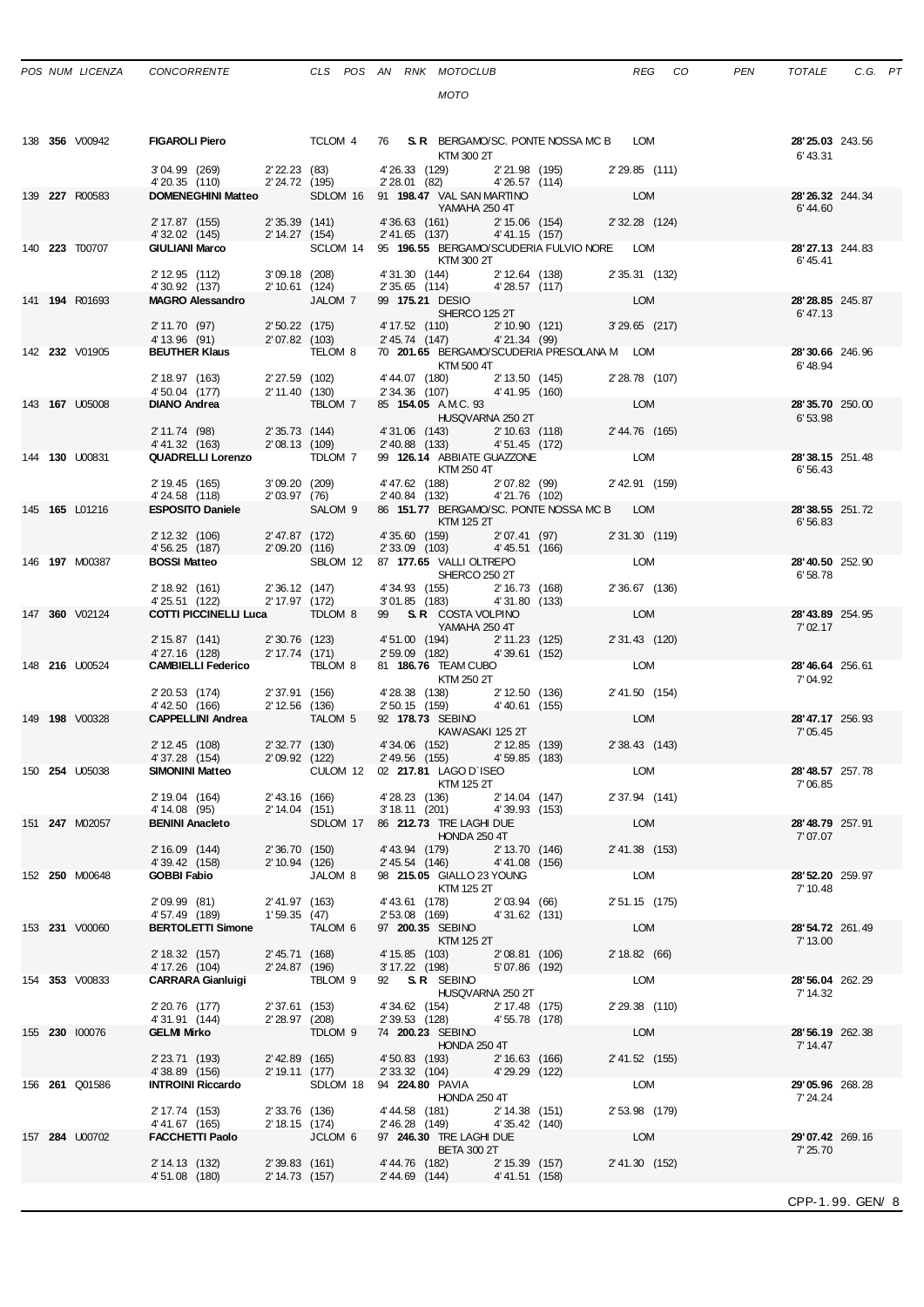|  | 158 294 V00875 | <b>ARISI Andrea</b>                                |                                  | SBLOM 13                        |                                    | 93 <b>257.89</b> GIALLO 23 YOUNG<br>KTM 250 2T                                  |                | <b>LOM</b>      | 29'07.77 269.37<br>7' 26.05         |  |
|--|----------------|----------------------------------------------------|----------------------------------|---------------------------------|------------------------------------|---------------------------------------------------------------------------------|----------------|-----------------|-------------------------------------|--|
|  |                | 2' 13.95 (128)                                     | 2'38.66 (159)                    |                                 | 4' 42.83 (176)                     | 2' 15.56 (159)                                                                  |                | 2' 34.75 (130)  |                                     |  |
|  | 159 225 V01844 | 4' 55.07 (184)<br>DALL'ARA Andrea Marcoumb TELOM 9 | 2' 15.26 (162)                   |                                 | 2' 36.53 (116)                     | 4' 55.16 (177)<br>87 197.25 BERGAMO/SCUDERIA FULVIO NORE LOM<br>KAWASAKI 450 4T |                |                 | 29'09.34 270.32<br>7' 27.62         |  |
|  |                | 2' 13.33 (118)                                     | 2' 45.40 (167)                   |                                 | 4'36.96 (162)                      |                                                                                 |                | 2' 42.69 (158)  |                                     |  |
|  |                | 4' 44.24 (169)                                     | 2' 11.88 (132)                   |                                 | 2' 45.99 (148)                     | $2'10.06$ (11+)<br>4'58.79 (182)                                                |                |                 |                                     |  |
|  | 160 180 S04179 | <b>ACERBONI Fabio</b>                              |                                  | TDLOM 10                        |                                    | 98 159.62 BERGAMO/SCUDERIA CASAZZA<br>HUSQVARNA 250 4T                          |                | <b>LOM</b>      | 29'09.76 270.57<br>7' 28.04         |  |
|  |                | 2' 12.35 (107)                                     | $3'28.45$ (235)                  |                                 | 4' 41.01 (170)                     | 2'07.78 (98)                                                                    |                | 2' 44.63 (163)  |                                     |  |
|  | 161 210 T00897 | 4'30.90 (136)<br><b>BALLARDINI Diego</b>           | 2' 07.30 (100)                   | SDLOM 19                        | 2' 38.41 (124)<br>93 182.25 SEBINO | 4'38.93 (149)                                                                   |                | LOM             | 29'10.91 271.27                     |  |
|  |                |                                                    |                                  |                                 |                                    | KTM 250 4T                                                                      |                |                 | 7' 29.19                            |  |
|  |                | 2'11.83(99)                                        | $2'35.88$ (146)                  |                                 | 4'24.99 (127)                      | 2'06.45(90)                                                                     |                | 2' 34.18 (128)  |                                     |  |
|  | 162 270 U03551 | 4' 41.02 (162)<br>PEZZOTTI Mirko                   | 2'38.78 (219)                    | JDLOM 7                         | 3' 15.94 (197)                     | 4'41.84 (159)<br>97 233.29 COSTA VOLPINO                                        |                | LOM             | 29'11.65 271.71                     |  |
|  |                |                                                    |                                  |                                 |                                    | KTM 250 4T                                                                      |                |                 | 7' 29.93                            |  |
|  |                | 2' 17.67 (152)<br>4' 34.48 (150)                   | 2'38.53 (157)<br>2'09.42 (117)   |                                 | 4' 43.21 (177)<br>2' 50.72 (160)   | 2' 11.57 (129)<br>4'39.51 (151)                                                 |                | $3'06.54$ (195) |                                     |  |
|  | 163 218 U00256 | <b>BALDUZZI Ivan</b>                               |                                  | SALOM 10                        |                                    | 94 188.15 BERGAMO/SC. PONTE NOSSA MC B LOM                                      |                |                 | 29'14.01 273.14                     |  |
|  |                |                                                    |                                  |                                 |                                    | KTM 125 2T                                                                      |                |                 | 7' 32.29                            |  |
|  |                | 2' 21.96 (187)<br>5'04.00 (197)                    | 2'24.88(94)<br>$2'20.69$ (181)   |                                 | 4' 18.52 (114)<br>2' 37.46 (121)   | 2' 21.93 (194)<br>4'38.91 (148)                                                 |                | $3'05.66$ (194) |                                     |  |
|  | 164 267 T05319 | <b>DASSA Lorenzo</b>                               |                                  | TALOM 7                         | 02 230.13 SEBINO                   |                                                                                 |                | LOM             | 29'16.09 274.39                     |  |
|  |                | 2' 14.17 (134)                                     | 2' 36.27 (149)                   |                                 | 4'35.09 (157)                      | HUSQVARNA 125 2T<br>2'23.14 (199)                                               |                | 2' 39.34 (147)  | 7' 34.37                            |  |
|  |                | 4' 42.93 (167)                                     | 2' 12.58 (137)                   |                                 | 2' 54.99 (176)                     | 4'57.58 (180)                                                                   |                |                 |                                     |  |
|  | 165 369 V04023 | <b>PASINI Ivan</b>                                 |                                  | TDLOM 11                        |                                    | 00 S.R. VALLI BERGAMASCHE                                                       |                | LOM             | 29' 17.08 274.99                    |  |
|  |                | 2' 27.46 (209)                                     | 2'46.90 (169)                    |                                 |                                    | KTM 250 4T<br>2' 15.53 (158)<br>4'38.80 (167)                                   |                | 3'00.96 (189)   | 7' 35.36                            |  |
|  |                | 4' 49.45 (176)                                     | 2' 14.43 (155)                   |                                 | $2'28.89$ (86)                     | 4'34.66 (139)                                                                   |                |                 |                                     |  |
|  | 166 323 V00831 | MENOLFI Gian Mario                                 |                                  | TDLOM 12                        | 81 307.23 SEBINO                   |                                                                                 |                | <b>LOM</b>      | 29' 17.25 275.10                    |  |
|  |                | 2' 20.55 (175)                                     | $3'09.28$ (211)                  |                                 |                                    | KTM 250 4T<br>4'23.02 (124)<br>2'25.62 (212)                                    |                | 2' 43.15 (160)  | 7' 35.53                            |  |
|  |                | 4'27.86 (132)                                      | 2' 15.04 (158)                   |                                 | 2'56.00(177)                       | 4'36.73 (143)                                                                   |                |                 |                                     |  |
|  | 167 283 V02717 | <b>COMPAGNONI Davide</b>                           |                                  | TCLOM <sub>5</sub>              |                                    | 84 245.40 FAST TEAM<br>HUSQVARNA 300 2T                                         |                | LOM             | 29'26.57 280.72<br>7' 44.85         |  |
|  |                | 2' 25.61 (203)                                     | 3'06.97(207)                     |                                 | 4'46.88 (186)                      | 2' 17.18 (171)                                                                  |                | 2' 37.91 (140)  |                                     |  |
|  |                | 4' 35.84 (152)                                     | 2' 13.62 (145)                   |                                 | 2' 42.02 (139)                     | 4'40.54(154)                                                                    |                | <b>LOM</b>      |                                     |  |
|  | 168 268 T00574 | <b>ANSELMINO Mattia</b>                            |                                  | SBLOM 14                        | 89 230.15 CHIEVE                   | KTM 250 2T                                                                      |                |                 | 29'30.65 283.19<br>7'48.93          |  |
|  |                | 2' 28.02 (212)                                     | 3'00.10(198)                     |                                 | 4' 46.83 (185)                     | 2' 12.00 (133)                                                                  |                | 2' 36.86 (137)  |                                     |  |
|  | 169 306 V02844 | 4'51.68 (181)<br><b>ACQUISTAPACE Elia</b>          | 2' 13.72 (148)                   | TDLOM 13                        | 2' 45.24 (145)<br>83 282.15 SEBINO | 4'36.20 (142)                                                                   |                | LOM             | 29' 45.66 292.25                    |  |
|  |                |                                                    |                                  |                                 |                                    | KTM 250 4T                                                                      |                |                 | 8'03.94                             |  |
|  |                | 2' 35.92 (240)<br>4' 50.04 (177)                   | 2' 38.55 (158)<br>2' 19.73 (180) |                                 | 4' 58.88 (206)<br>2' 51.80 (164)   | 2' 27.13 (215)<br>4' 29.62 (125)                                                |                | 2' 33.99 (127)  |                                     |  |
|  | 170 215 S03655 | FARE` Davide                                       |                                  | SELOM 10                        |                                    | 94 186.47 ABBIATE GUAZZONE                                                      |                | LOM             | 29' 46.59 292.81                    |  |
|  |                |                                                    |                                  |                                 |                                    | HUSQVARNA 350 4T                                                                |                |                 | 8'04.87                             |  |
|  |                | 2' 18.76 (160)<br>4'27.27 (129)                    | 3' 12.23 (219)<br>2' 13.66 (146) |                                 | 4' 42.24 (175)<br>2' 51.07 (163)   | 2' 16.33 (165)<br>4'54.21 (175)                                                 |                | 2' 50.82 (173)  |                                     |  |
|  | 171 307 V00325 | FAUSTINONI Nicola TALOM 8 98 283.07 SEBINO         |                                  |                                 |                                    |                                                                                 |                | <b>LOM</b>      | 29' 49.64 294.66                    |  |
|  |                |                                                    |                                  |                                 |                                    | <b>BETA 125 2T</b>                                                              |                |                 | 8'07.92                             |  |
|  |                | 2' 21.17 (182)<br>4' 56.16 (186)                   | 2' 56.71 (192)<br>2' 15.23 (161) |                                 | 4' 45.13 (183)<br>2' 39.14 (127)   | 4'44.46 (164)                                                                   | 2' 34.65 (234) | 2' 36.99 (139)  |                                     |  |
|  | 172 276 U02531 | <b>ANGELONI Fabio</b>                              |                                  | JBLOM 8                         |                                    | 97 238.94 BERGAMO/SCUDERIA SERIATE MC                                           |                | LOM             | 29' 51.13 295.56                    |  |
|  |                | 2' 20.60 (176)                                     | 3'10.71(214)                     |                                 | 4'31.69 (145)                      | TM 250 2T<br>2'24.68 (210)                                                      |                | 2' 54.08 (180)  | 8'09.41                             |  |
|  |                | 4' 43.02 (168)                                     | 2' 13.93 (150)                   |                                 | 2' 49.93 (156)                     | 4'42.49 (161)                                                                   |                |                 |                                     |  |
|  | 173 337 V00504 | STOCCHETTI Emilio                                  |                                  | TDLOM 14                        |                                    | 75 355.60 LAGO D'ISEO<br>TM 250 4T                                              |                | LOM             | <b>29' 57.75</b> 299.55<br>8' 16.03 |  |
|  |                | 2' 25.04 (197)                                     | $2'35.66$ (143)                  |                                 | 4' 24.13 (126)                     | 2'23.84 (204)                                                                   |                | 3' 15.24 (202)  |                                     |  |
|  |                | 4' 56.07 (185)                                     | 2'21.16 (183)                    |                                 | $2'50.08$ (158)                    | 4'46.53 (168)                                                                   |                |                 |                                     |  |
|  | 174 219 Q01587 | <b>INTROINI Alberto</b>                            |                                  | SELOM 11                        |                                    | 94 189.87 CASSANO MAGNAGO<br>SHERCO 300 4T                                      |                | LOM             | 30'12.48 308.45<br>8'30.76          |  |
|  |                | 2' 16.72 (148)                                     | 2' 50.26 (176)                   |                                 | 4' 39.25 (168)                     | 2' 23.95 (206)                                                                  |                | 2' 58.45 (185)  |                                     |  |
|  | 175 228 H00092 | 4' 59.23 (190)<br><b>DARDANO Michele</b>           | 2' 12.30 (134)                   | SALOM 11                        | $3'09.34$ (189)<br>90 198.87 PARIN | 4' 42.98 (162)                                                                  |                | LOM             | <b>30'16.42</b> 310.83              |  |
|  |                |                                                    |                                  |                                 |                                    | YAMAHA 125 2T                                                                   |                |                 | 8'34.70                             |  |
|  |                | 2' 17.81 (154)                                     | $3'28.55$ (236)                  |                                 | 4'33.39 (150)                      | 2' 19.35 (184)                                                                  |                | 2' 42.04 (157)  |                                     |  |
|  | 176 297 U02380 | 4' 46.42 (173)<br><b>CIRRINCIONE Daniele</b>       | 2' 15.94 (164)                   | SELOM 12                        | $3'20.95$ (203)                    | 4'31.97 (134)<br>85 265.02 ABBIATE GUAZZONE                                     |                | LOM             | <b>30'23.41</b> 315.05              |  |
|  |                |                                                    |                                  |                                 |                                    | HONDA 450 4T                                                                    |                |                 | 8'41.69                             |  |
|  |                | 2' 23.91 (195)<br>5' 14.30 (207)                   | 2'47.02 (170)<br>2' 23.95 (193)  |                                 | 4' 41.82 (173)<br>2' 58.03 (181)   | 2'22.93 (198)<br>4'46.25 (167)                                                  |                | 2' 45.20 (167)  |                                     |  |
|  | 177 235 S01309 | <b>TORELLI Lorenzo</b>                             |                                  | <b>STATE STATE STATE</b> SHOW 9 |                                    | 97 203.08 INTIMIANO N. NOSEDA                                                   |                | LOM             | 30'27.87 317.74                     |  |
|  |                |                                                    |                                  |                                 |                                    | KTM 250 2T                                                                      |                |                 | 8'46.15                             |  |
|  |                | 2' 14.15 (133)<br>4'31.36 (141)                    | 2' 35.44 (142)<br>2' 13.24 (143) |                                 | 4' 34.13 (153)<br>2' 47.42 (152)   | 2' 17.42 (174)<br>4'47.23 (169)                                                 |                | 4'27.48 (228)   |                                     |  |
|  |                |                                                    |                                  |                                 |                                    |                                                                                 |                |                 |                                     |  |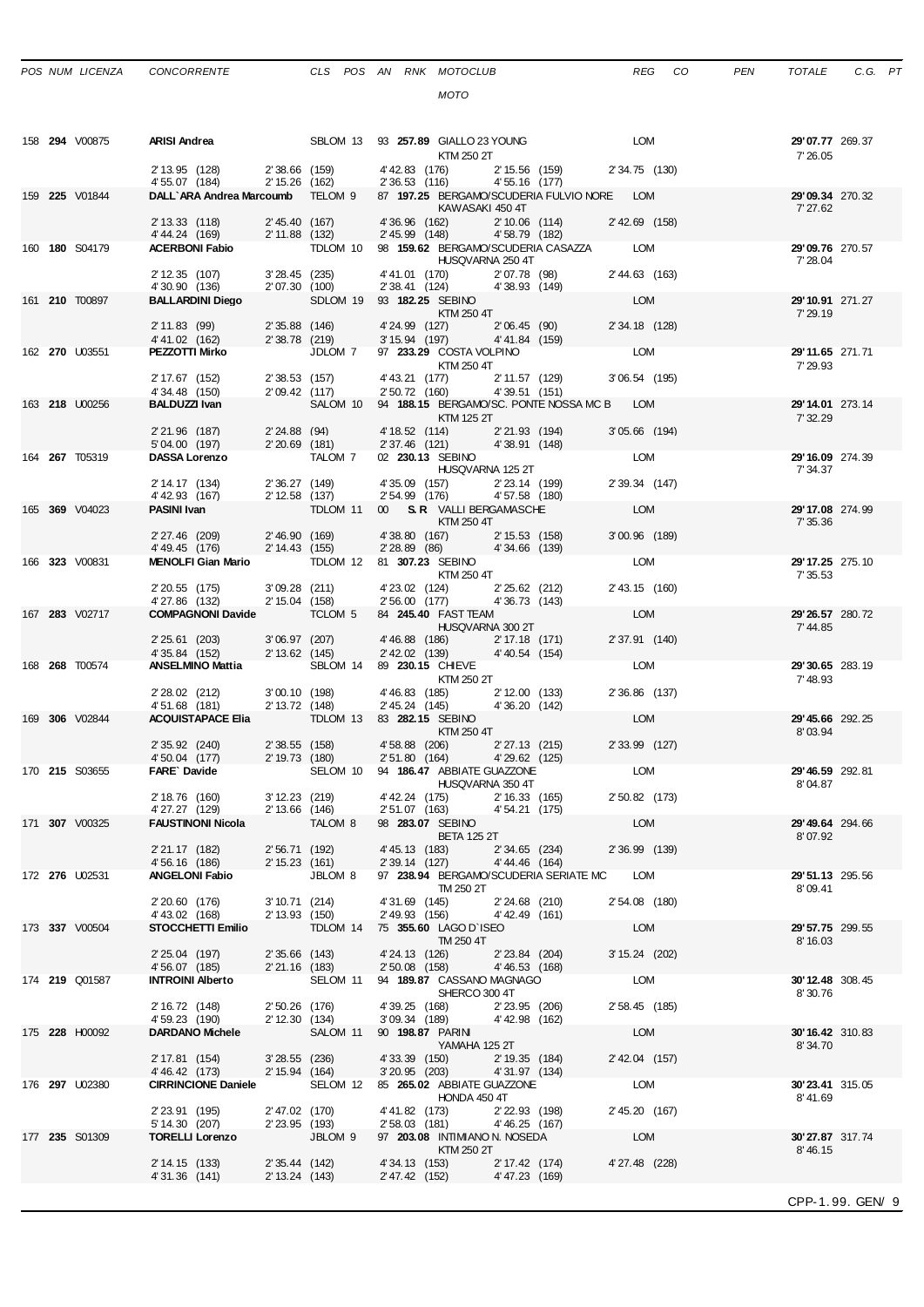| POS NUM LICENZA | <b>CONCORREI</b> |
|-----------------|------------------|
|-----------------|------------------|

|  | 178 <b>271</b> T00448 | <b>USLENGHI Nicola</b>                    |                                            | JALOM 9       | 00 233.54 CHIEVE<br><b>KTM 125 2T</b>                          |                                 | LOM             | 30'29.30 318.61<br>8'47.58  |
|--|-----------------------|-------------------------------------------|--------------------------------------------|---------------|----------------------------------------------------------------|---------------------------------|-----------------|-----------------------------|
|  |                       | 2' 29.39 (215)<br>4' 44.29 (170)          | 2'54.63 (186)<br>2'21.21 (184)             |               | 4'51.61 (195) 2'23.77 (203)<br>2' 56.66 (178)                  | 4'48.39 (170)                   | 2' 59.35 (186)  |                             |
|  | 179 370 V04030        | <b>VAGNI Daniel</b>                       |                                            | TCLOM 6       | 89 S.R. GARDONE V.T.<br><b>BETA 300 2T</b>                     |                                 | LOM             | 30'37.11 323.32<br>8'55.39  |
|  |                       | 2' 26.74 (207)<br>4' 44.57 (171)          | $3'21.74$ (227)<br>2'21.56 (186)           |               | 4' 50.36 (192)<br>2' 50.06 (157)                               | 2' 23.70 (201)<br>4'53.50 (173) | 2' 44.88 (166)  |                             |
|  | 180 279 T01769        | <b>SAVIO Cristiano</b>                    |                                            | TBLOM 10      | 70 242.32 MX REVEL<br>KTM 250 2T                               |                                 | LOM             | 30'39.01 324.47<br>8'57.29  |
|  |                       | 2' 25.14 (198)                            | 2'48.00 (173)                              |               | 5' 03.37 (213)                                                 | 2'20.35 (188)                   | 2' 44.64 (164)  |                             |
|  | 181 262 T00043        | 4' 59.74 (191)<br><b>GAMBARINI Andrea</b> | 2' 16.32 (166)                             | SALOM 12      | 2' 53.46 (170)<br>93 224.85 BERGAMO/SC. PONTE NOSSA MC B LOM   | 5'07.99 (193)                   |                 | 30'43.90 327.42             |
|  |                       | 2' 27.38 (208)                            | 4'06.52 (247)                              |               | KTM 125 2T<br>4' 41.84 (174)                                   | 2' 18.29 (181)                  | 2' 49.45 (171)  | 9'02.18                     |
|  |                       | 4'39.46 (159)                             | 2' 16.53 (167)                             |               | 2' 52.02 (166)                                                 | 4'32.41 (136)                   | LOM             |                             |
|  | 182 240 U00701        | ROSA Christian Primo                      |                                            | CULOM 13      | 02 208.37 TRE LAGHI DUE<br>KTM 125 2T                          |                                 |                 | 30'45.15 328.18<br>9'03.43  |
|  |                       | 2' 21.68 (186)<br>4'23.65 (115)           | 2' 48.82 (174)<br>2' 11.00 (128)           |               | 5' 00.51 (210)<br>4'55.09 (176)<br>$3'31.77$ (213)             | 2' 14.12 (148)                  | 3' 18.51 (206)  |                             |
|  | 183 233 V02850        | <b>SALA Andrea</b>                        |                                            | TDLOM 15      | 00 202.27 LAGO D'ISEO<br><b>HONDA 250 4T</b>                   |                                 | LOM             | 30'48.24 330.04<br>9'06.52  |
|  |                       | 2' 21.01 (180)                            | 2'56.99 (193)                              |               | 5' 07.41 (217)                                                 | 2' 17.25 (172)                  | 2' 50.89 (174)  |                             |
|  | 184 234 V00642        | 4' 33.45 (148)<br><b>ZACCONE Simone</b>   | 2' 13.80 (149)                             | TELOM 10      | 3'26.00 (210)<br>93 202.85 RS 77                               | 5'01.44 (188)                   | LOM             | 30'51.70 332.13             |
|  |                       | 2' 23.42 (192)                            | $3'11.19$ (216)                            |               | YAMAHA 450 4T<br>4' 56.62 (202)                                | 2'22.31 (196)                   | 3'07.22 (196)   | 9'09.98                     |
|  | 185 317 S01226        | 4' 41.44 (164)<br><b>MANESSI Filippo</b>  | 2' 18.08 (173)                             | TCLOM 7       | 2' 54.03 (172)<br>94 297.81 LAGO D'ISEO                        | 4'57.39 (179)                   | LOM             | 30'59.66 336.94             |
|  |                       |                                           |                                            |               | KTM 300 2T                                                     |                                 |                 | 9' 17.94                    |
|  |                       | 2' 34.49 (236)<br>5' 08.92 (202)          | $2'53.64$ (183)<br>2'21.30 (185)           |               | 5' 02.13 (211)<br>2' 37.74 (122)                               | 2'23.52 (200)<br>5'09.48 (197)  | 2' 48.44 (170)  |                             |
|  | 186 202 Q01233        | <b>SAVIO Daniele</b>                      |                                            | JALOM 10      | 00 179.65 MX REVEL<br>TM 125 2T                                |                                 | LOM             | 31'00.75 337.60<br>9' 19.03 |
|  |                       | 2' 23.38 (191)<br>4'53.61 (183)           | 2'35.33(140)<br>2' 14.04 (151)             |               | 4'47.62 (188)<br>2' 41.13 (134)                                | 2' 16.14 (164)<br>6'25.00(226)  | 2' 44.50 (161)  |                             |
|  | 187 333 U00076        | <b>DIMONDO Nicola</b>                     |                                            | TALOM 9       | 03 348.40 RS 77<br>HUSQVARNA 125 2T                            |                                 | LOM             | 31'05.25 340.32             |
|  |                       | 2' 20.20 (169)                            | $3' 42.92$ (243)                           |               | 4'53.56 (199)                                                  | 2' 16.94 (169)                  | 3'01.32 (190)   | 9'23.53                     |
|  | 188 312 U01454        | 4' 50.95 (179)<br><b>CHINI Mario</b>      | 2' 17.72 (170)                             | TCLOM 8       | 2' 50.92 (161)<br>64 287.00 SEBINO                             | 4'50.72 (171)                   | <b>LOM</b>      | 31'07.05 341.40             |
|  |                       | 2' 29.95 (218)                            | 2'47.10 (171)                              |               | <b>BETA 300 2T</b><br>5' 12.45 (220)                           | 2'29.99 (226)                   | 2' 55.53 (183)  | 9'25.33                     |
|  | 189 296 V01847        | 5'01.55 (193)<br><b>SGUALIVATO Matteo</b> | 2' 23.54 (192)<br><b>Contract Contract</b> | TBLOM 11      | 2' 47.05 (150)<br>92 264.72 COSTA VOLPINO                      | 4'59.89 (184)                   | <b>LOM</b>      | 31'10.68 343.60             |
|  |                       |                                           |                                            |               | KTM 250 2T                                                     |                                 |                 | 9'28.96                     |
|  |                       | 2' 25.65 (204)<br>5' 00.43 (192)          | 2' 42.65 (164)<br>2'21.06 (182)            |               | 4'52.67 (198)<br>3'09.87 (190)                                 | 2' 17.57 (177)<br>5'09.31 (196) | 3' 11.47 (199)  |                             |
|  | 190 252 V00725        | <b>PIANARO Alberto</b>                    |                                            | SBLOM 15      | 86 217.24 MUCH POWER RACING<br>KTM 250 2T                      |                                 | LOM             | 31'16.47 347.09<br>9'34.75  |
|  |                       | 2' 21.20 (183)<br>4' 49.10 (175)          | $2'58.52$ (195)<br>2' 16.07 (165)          |               | 5'04.85 (214)<br>2' 54.12 (173)                                | 2' 24.30 (207)<br>5'01.99 (189) | 3' 26.32 (214)  |                             |
|  | 191 288 T01158        | <b>PELLEGRINELLI Andrea</b>               |                                            |               | SDLOM 20 90 250.56 VAL SAN MARTINO                             |                                 | LOM             | 31'19.36 348.84             |
|  |                       | 2' 29.27 (214)                            |                                            | 2'51.03 (178) | HONDA 250 4T<br>4' 56.87 (203)                                 | 2'28.55 (222)                   | 2' 47.40 (169)  | 9' 37.64                    |
|  | 192 <b>256</b> U01316 | 4' 53.58 (182)<br><b>MONTANELLI Mirko</b> | 2' 23.26 (191)                             | TCLOM 9       | $3'21.01$ (204) $5'08.39$ (194)<br>91 220.02 MUCH POWER RACING |                                 | LOM             | 31'27.76 353.91             |
|  |                       | 2' 52.59 (262)                            | 2'52.62 (181)                              |               | KTM 300 2T<br>4'51.86 (196)                                    | 2'21.11 (191)                   | 3'09.56 (198)   | 9'46.04                     |
|  |                       | 5' 05.54 (198)                            | 2'22.08 (189)                              |               | 2' 52.46 (167)                                                 | 4'59.94 (185)                   |                 |                             |
|  | 193 304 U02000        | <b>LAVAZZA Attilio Ernesto</b>            |                                            | SCLOM 15      | 91 277.62 CASSANO MAGNAGO<br>KTM 300 2T                        |                                 | LOM             | 31'32.07 356.51<br>9'50.35  |
|  |                       | 2' 32.36 (226)<br>5' 14.21 (206)          | 2' 40.19 (162)<br>$2'26.03$ (201)          |               | 4' 53.91 (200)<br>2' 57.84 (179)<br>5'44.97 (221)              | 2'26.26 (213)                   | 2' 36.30 (135)  |                             |
|  | 194 367 V03682        | <b>ZANGA Mattia</b>                       |                                            | TALOM 10      | 00 S. R VALLI BERGAMASCHE<br>HUSQVARNA 125 2T                  |                                 | LOM             | 31'35.73 358.72<br>9'54.01  |
|  |                       | 2' 31.71 (223)                            | 2'55.83 (188)                              |               | 5'08.88 (218)                                                  | 2'26.60(214)                    | 2' 49.98 (172)  |                             |
|  | 195 303 T01594        | 4'56.89 (188)<br><b>MARI Alessandro</b>   | 2'25.58 (199)                              | SELOM 13      | $3'08.58$ (188)<br>86 276.88 CASSANO MAGNAGO                   | 5'11.68 (200)                   | LOM             | 31'47.97 366.11             |
|  |                       | 2' 23.31 (189)                            | 2'50.34 (177)                              |               | TM 300 4T<br>5' 03.24 (212)                                    | 2' 19.34 (183)                  | $3'55.61$ (223) | 10'06.25                    |
|  | 196 259 U04531        | 4'47.03 (174)<br><b>VALLI Stefano</b>     | 2' 18.79 (176)                             | TDLOM 16      | $3'06.55$ (186)<br>72 222.87 ABBIATE GUAZZONE                  | 5'03.76 (190)                   | LOM             | 31'52.84 369.06             |
|  |                       |                                           |                                            |               | <b>HONDA 250 4T</b>                                            |                                 |                 | 10' 11.12                   |
|  |                       | 2' 21.50 (184)<br>5' 14.12 (205)          | 3'02.80(203)<br>2'21.59 (187)              |               | 5' 17.24 (223)<br>3' 13.53 (194)                               | 2' 13.20 (143)<br>5'09.12 (195) | 2' 59.74 (188)  |                             |
|  | 197 <b>281</b> V01455 | <b>MILANI Alessandro</b>                  |                                            |               | TALOM 11 99 244.33 LAGO D'ISEO<br><b>BETA 125 2T</b>           |                                 | LOM             | 32'07.98 378.20<br>10'26.26 |
|  |                       | 3'01.60 (268)<br>4'40.03 (161)            | 3'41.88 (242)<br>2'30.13(211)              |               | 4'41.79 (172)<br>3' 35.76 (214) 4' 36.03 (141)                 | 2'27.99 (216)                   | 2' 52.77 (177)  |                             |
|  |                       |                                           |                                            |               |                                                                |                                 |                 | CPP-1.99. GEN 10            |
|  |                       |                                           |                                            |               |                                                                |                                 |                 |                             |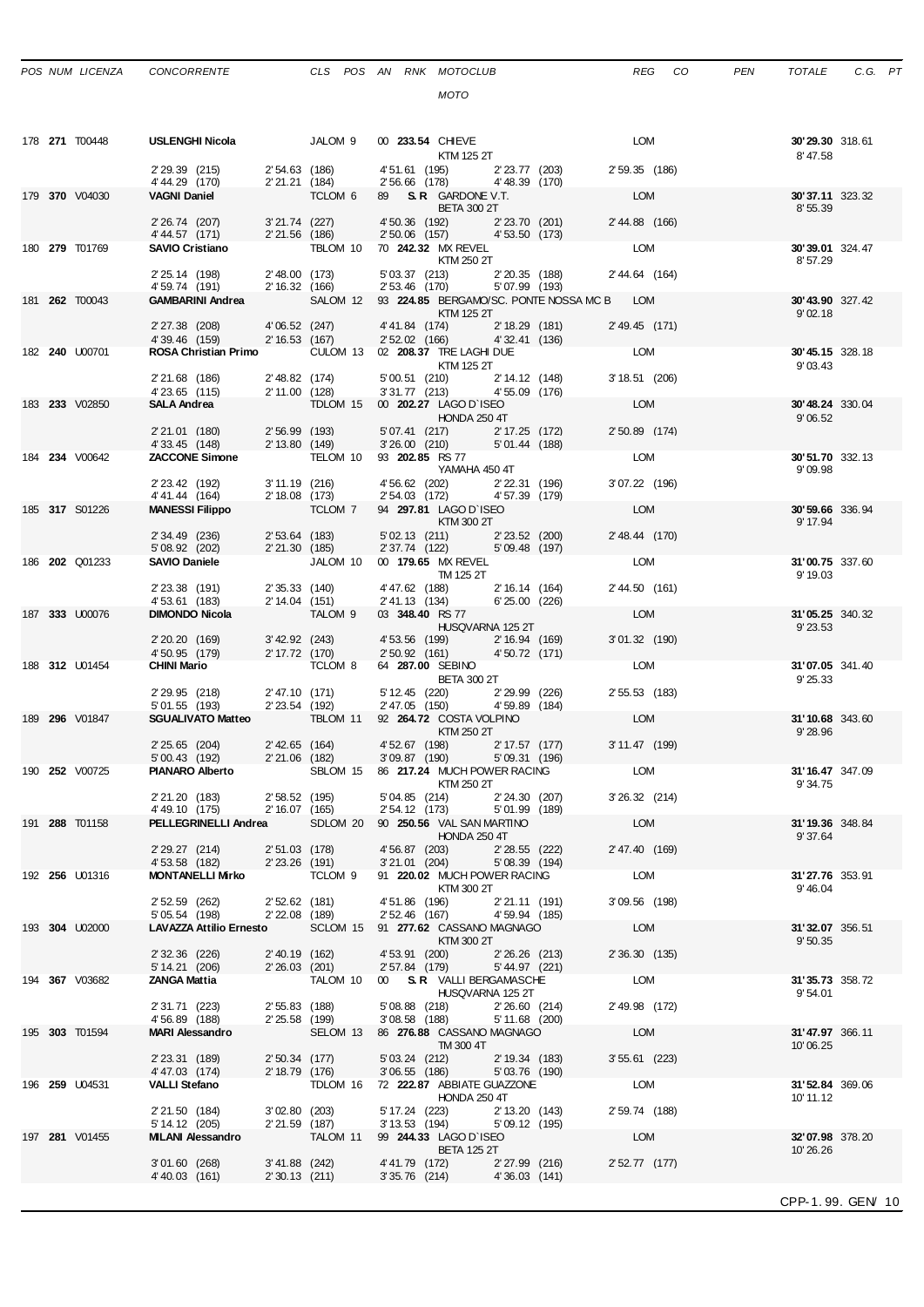|  | POS NUM LICENZA | CONCORRE |
|--|-----------------|----------|
|  |                 |          |

|  | 198 245 S04695        | <b>GUERINI Elia</b>                                            |                                   |                    | CULOM 14 01 212.52 BERGAMO/SCUDERIA SERIATE MC LOM<br>TM 125 2T                                                                                                                                              | 32'27.33 389.88<br>10'45.61         |
|--|-----------------------|----------------------------------------------------------------|-----------------------------------|--------------------|--------------------------------------------------------------------------------------------------------------------------------------------------------------------------------------------------------------|-------------------------------------|
|  |                       |                                                                |                                   |                    | 2' 24.54 (196) 2' 54.05 (184) 4' 59.48 (207) 2' 24.85 (211) 3' 12.99 (201)<br>5' 29.21 (218) 2' 33.06 (215) 3' 14.68 (195) 5' 14.47 (201)<br><b>RAMBALDINI Nicolo</b> TCLOM 10 99 <b>353.16</b> GARDONE V.T. |                                     |
|  | 199 334 V01990        |                                                                |                                   |                    | HUSQVARNA 300 2T                                                                                                                                                                                             | 33'02.49 411.12<br>11' 20.77        |
|  |                       | 2' 45.68 (251) 2' 57.25 (194)<br>5' 24.48 (214)                | 2' 34.76 (216)                    |                    | 5' 13.75 (221) 2' 29.20 (224) 2' 54.13 (181)<br>$3'07.66$ (187) $5'35.58$ (218)                                                                                                                              |                                     |
|  | 200 318 T01950        |                                                                |                                   |                    | MAZZOLA Alessandro JBLOM 10 96 299.04 BERGAMO/SC. PONTE NOSSA MC B LOM<br>HUSQVARNA 250 2T                                                                                                                   | 33'04.04 412.05<br>11'22.32         |
|  |                       | 2' 41.01 (246) 2' 52.85 (182)<br>$5' 12.58$ (204)              | 2'25.53 (198)                     |                    | $\begin{array}{lllll} 5'25.15 & (231) & 2'24.62 & (209) & 3'28.98 & (215) \\ 3'17.43 & (200) & 5'15.89 & (202) & & & \end{array}$                                                                            |                                     |
|  | 201 272 V01474        |                                                                |                                   |                    | SCANDELLA Marcello TCLOM 11 77 235.91 BERGAMO/SCUDERIA PRESOLANA M LOM<br>HUSQVARNA 300 2T                                                                                                                   | 33'16.88 419.81<br>11'35.16         |
|  |                       | 2'21.03 (181) 3'22.23 (229)<br>5'03.08 (196)                   | 2'27.60(205)                      |                    | $\begin{array}{lllll} 5'06.84 & (215) & \qquad & 2'31.56 & (229) & \qquad & 3'39.22 & (219) \\ 3'23.25 & (206) & \qquad & 5'22.07 & (204) & \end{array}$                                                     |                                     |
|  | 202 342 V01989        | ROCCO Patrick Mauro                                            |                                   |                    | TALÓM 12 02 <b>385.40</b> GARDONE V.T. LOM<br>KTM 125 2T<br>(221) $\frac{1000}{1000}$ CARDONE V.T.                                                                                                           | 33'20.00 421.69<br>11'38.28         |
|  |                       | 2' 33.35 (232)<br>5' 02.67 (195)<br><b>IACOVITTI Pi</b> etro   | 3'26.38(231)<br>2'29.90 (210)     |                    | $5'19.90$ (225) $2'20.67$ (189) $3'35.03$ (218)<br>3' 11.90 (193) 5' 20.20 (203)                                                                                                                             |                                     |
|  | 203 365 V03637        |                                                                |                                   |                    | <b>LOM</b><br>TALOM 13 01 S.R BRONCINO<br>$Y$ AMAHA 125 2T                                                                                                                                                   | 33'22.49 423.20<br>11' 40.77        |
|  |                       | 2' 34.82 (237)<br>4'27.71 (131) 2'24.48 (194)                  | 2' 51.55 (179)                    |                    | 4'27.90 (135) 2'18.19 (180) 2'45.59 (168)<br>7'02.15 (228) 4'30.10 (127)                                                                                                                                     |                                     |
|  | 204 327 V01017        | <b>ZENNARO Luca</b>                                            |                                   |                    | <b>LOM</b><br>TCLOM 12 75 321.00 PAVIA<br>HUSQVARNA 300 2T                                                                                                                                                   | 33'25.74 425.16<br>11' 44.02        |
|  |                       |                                                                |                                   |                    | 2' 31.92 (225) 3' 05.71 (206) 5' 27.95 (235) 2' 33.30 (233)<br>5' 21.82 (212) 2' 32.79 (214) 3' 17.31 (199) 5' 10.20 (198)<br>5' 27.95 (235) 2' 33.30 (233)<br>3'24.74 (212)                                 |                                     |
|  | 205 359 V01982        |                                                                |                                   |                    | HOLY Frank Alfred Michae TCLOM 13 72 S.R BERGAMO/SCUDERIA PRESOLANA M LOM<br>KTM 300 2T                                                                                                                      | 33'41.85 434.89<br>12'00.13         |
|  |                       | 2' 31.78 (224) 3' 10.80 (215)<br>5' 22.37 (213) 2' 26.17 (202) |                                   |                    | 5' 44.88 (243) 2' 30.29 (227) 3' 04.37 (192)<br>3' 21.44 (205) 5' 29.75 (214) 98 209.11 LAGO D' ISEO LOM                                                                                                     |                                     |
|  | 206 241 S02720        |                                                                |                                   |                    | <b>PERLETTI Luca</b> JALOM 11 98 209.11 LAGO D'ISEO<br>KTM 125 2T                                                                                                                                            | 33'53.25 441.77<br>12' 11.53        |
|  |                       | 2' 16.36 (146) 2' 23.66 (87)<br>4' 39.69 (160) 2' 03.73 (74)   |                                   |                    | 4' 57.21 (205) 2' 06.52 (91)<br>5' 19.02 (225) 4' 38.23 (146)<br>5' 28.83 (231)                                                                                                                              |                                     |
|  | 207 344 V02845        | <b>OGNISSANTI Edoardo</b>                                      |                                   |                    | LOM<br>TELOM 11 92 394.89 SEBINO<br>KTM 500 4T                                                                                                                                                               | 33'56.92 443.99<br>12' 15.20        |
|  |                       | 2' 11.05 (93)<br>9'04.34 (231)                                 | 3'14.85 (221)<br>2' 26.74 (204)   |                    | 2' 32.18 (123)<br>4'24.12 (125) 2'05.56 (82)<br>2' 53.60 (171) 5' 04.48 (191)                                                                                                                                |                                     |
|  | 208 289 T01105        | <b>GOLDANIGA Francesco</b>                                     |                                   | ZULOM 2            | LOM<br>03 <b>253.18</b> A.M.C. 93<br>$\frac{1}{\sqrt{2}}$ SUZUKI 50 2T                                                                                                                                       | 34'04.84 448.77<br>12' 23.12        |
|  |                       | 2' 27.56 (210) 3' 26.91 (233)<br>5' 17.34 (210)                | $2' 25.23$ (197)                  |                    | 3'05.56 (193)<br>6'01.10 (248) 2'21.83 (193)<br>3'35.91 (215) 5'23.40 (207)                                                                                                                                  |                                     |
|  | 209 310 V00735        | SALGHETTI Lorenzo TALOM 14                                     |                                   |                    | LOM<br>95 <b>284.96</b> LAGO D`ISEO<br>SHERCO 125 2T<br>SHERCO 125 2T                                                                                                                                        | 34' 13.78 454.17<br>12' 32.06       |
|  |                       |                                                                |                                   |                    |                                                                                                                                                                                                              |                                     |
|  |                       | 2' 32.73 (229)<br>5'06.59 (201)                                | $2' 44.81$ (222)                  | 3'20.51 (226)      | 5' 23.91 (230) 2' 22.35 (197) 2' 39.11 (146)<br>4' 41.45 (222) 5' 22.32 (206)                                                                                                                                |                                     |
|  | 210 292 U02994        |                                                                |                                   |                    | VASAPOLLO Francesco          TCLOM 14     74   256.44   MONZA OSCAR CLEMENCIGH             LOM<br>HUSQVARNA 300 2T                                                                                           | 34' 19.59 457.68<br>12' 37.87       |
|  |                       | 2' 34.44 (235)<br>5' 40.40 (219)                               | 3'26.82 (232)<br>2'28.08 (206)    |                    | 5' 37.19 (242) 2' 30.52 (228)<br>3'09.51 (197)<br>5'36.76 (219)<br>$3'15.87$ (196)                                                                                                                           |                                     |
|  | 211 <b>257</b> T01157 | <b>MAGGIONI Luca</b>                                           |                                   | JBLOM 11           | <b>LOM</b><br>99 221.31 VAL SAN MARTINO<br>HUSQVARNA 250 2T                                                                                                                                                  | 34'23.08 459.79<br>12' 41.36        |
|  |                       | 2' 15.90 (142)<br>5' 40.81 (220)                               | $3'54.98$ (245)<br>2' 19.19 (178) |                    | 4'39.64 (229)<br>4'27.37 (132)<br>$2'10.26$ (116)<br>$3'31.43$ (212)<br>5'23.50 (208)                                                                                                                        |                                     |
|  | 212 287 R01832        | <b>ANDREOLI Gerry</b>                                          |                                   | TBLOM 12           | LOM<br>76 249.75 ABBIATE GUAZZONE<br><b>BETA 250 2T</b>                                                                                                                                                      | 34'30.34 464.17<br>12' 48.62        |
|  |                       | 2' 25.55 (202)<br>5' 16.15 (208)                               | 3'01.30(200)<br>3'40.72 (229)     |                    | 5' 27.92 (234)<br>2' 19.64 (185)<br>$3'15.61$ (203)<br>5'38.11 (220)<br>$3'25.34$ (209)                                                                                                                      |                                     |
|  | 213 330 V00311        | <b>GIGI Andrea</b>                                             |                                   | TELOM 12           | 77 338.22 ABBIATE GUAZZONE<br><b>LOM</b><br>KTM 450 4T                                                                                                                                                       | 35'02.75 483.74<br>13'21.03         |
|  |                       | 2' 33.79 (233)<br>5' 55.29 (223)                               | 3' 17.64 (223)<br>$2'30.97$ (212) |                    | 2' 32.24 (230)<br>3'23.96 (210)<br>5' 55.41 (246)<br>5' 51.49 (222)<br>$3'01.96$ (184)                                                                                                                       |                                     |
|  | 214 326 U03713        | IMMORDINO Alessandro                                           |                                   | JCLOM <sub>7</sub> | <b>LOM</b><br>00 319.68 COLICO<br>KTM 300 2T                                                                                                                                                                 | <b>35'08.01</b> 486.92<br>13' 26.29 |
|  |                       | 2' 32.99 (230)<br>5' 27.76 (217)                               | 2'58.80(196)<br>3'04.31 (226)     |                    | 4' 16.29 (227)<br>5'28.40(236)<br>2' 28.46 (219)<br>$3'24.10$ (207)<br>5'26.90(211)                                                                                                                          |                                     |
|  | 215 311 V01988        | <b>VIVENZI Simone</b>                                          |                                   | TALOM 15           | LOM<br>01 285.27 GARDONE V.T.<br>TM 125 2T                                                                                                                                                                   | 35'26.83 498.28<br>13' 45.11        |
|  |                       | 2' 26.12 (205)<br>6'24.72 (227)                                | 2' 55.22 (187)<br>$3'27.74$ (227) |                    | 2' 38.34 (142)<br>4' 56.89 (204)<br>2' 14.18 (149)<br>4' 52.15 (224)<br>5' 31.47 (216)                                                                                                                       |                                     |
|  | 216 324 U02165        | <b>CATTO Sauro Edoardo</b>                                     |                                   | SCLOM 16           | <b>LOM</b><br>93 310.45 PAVIA<br>HUSQVARNA 300 2T                                                                                                                                                            | 35' 29.97 500.18<br>13' 48.25       |
|  |                       | 2' 29.57 (216)<br>5' 06.19 (200)                               | 5' 48.63 (255)<br>2' 26.40 (203)  |                    | 3' 58.78 (224)<br>5' 26.70 (232)<br>2'28.23 (218)<br>2' 47.15 (151)<br>4'58.32 (181)                                                                                                                         |                                     |
|  | 217 299 V00055        | GIOZZI Denis<br>2' 25.34 (201)                                 | 4' 13.08 (248)                    | TDLOM 17           | 95 266.00 BERGAMO/SCUDERIA CASAZZA<br>LOM<br>KTM 250 4T<br>5' 47.23 (244)<br>2'23.85 (205)<br>$3'24.36$ (211)                                                                                                | 35'32.38 501.64<br>13'50.66         |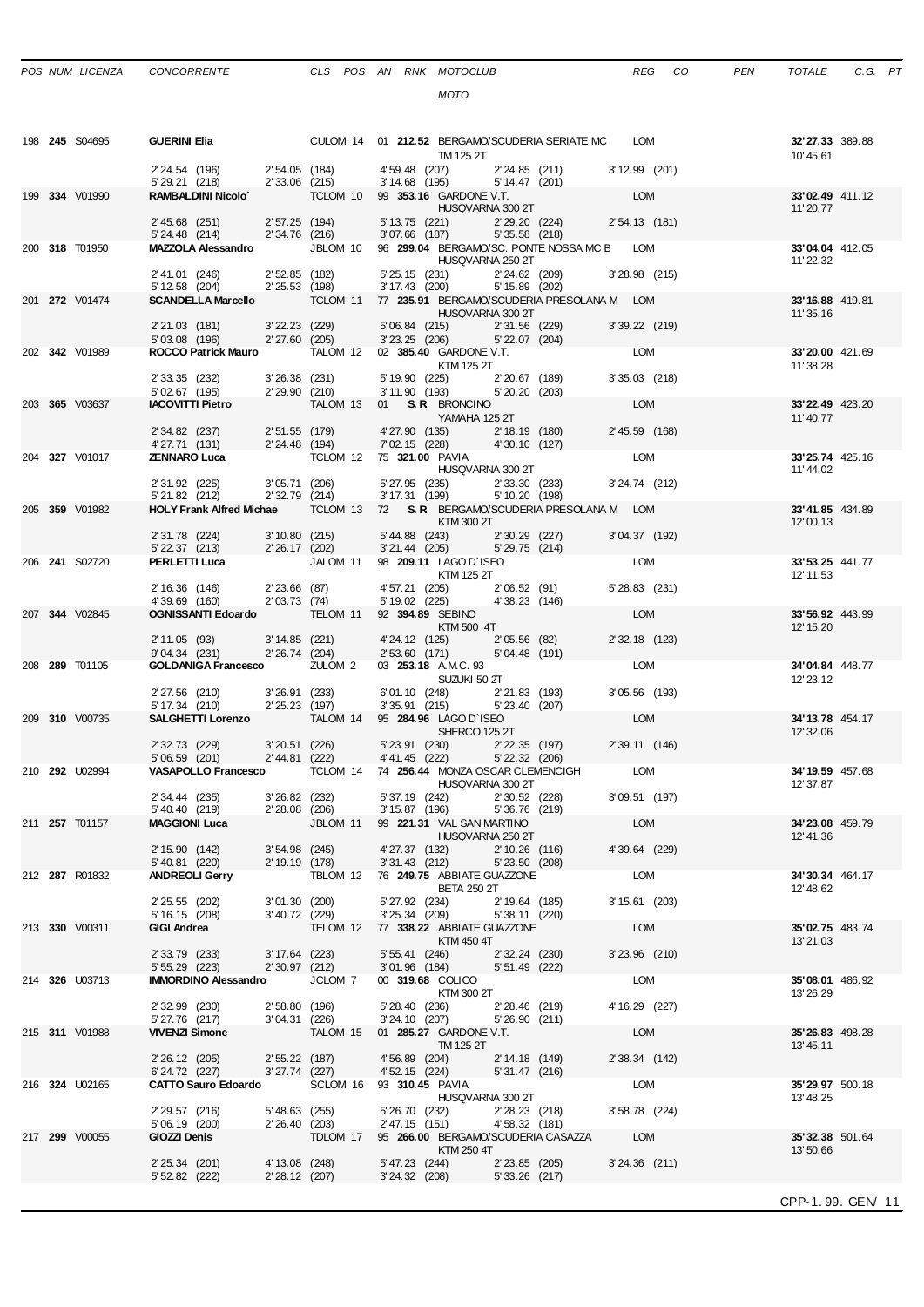## *POS NUM LICENZA CONCORRENTE CLS POS AN RNK MOTOCLUB REG CO PEN TOTALE C.G. PT*

*MOTO*

|             | 218 350 V00061 | <b>ZILIANI Andrea</b>                                            |                                               | TDLOM 18 97 <b>S.R.</b> SEBINO<br>HONDA 250 4T                    | LOM             | 35'36.50 504.12<br>13' 54.78  |
|-------------|----------------|------------------------------------------------------------------|-----------------------------------------------|-------------------------------------------------------------------|-----------------|-------------------------------|
|             |                | 2' 57.62 (265) 3' 41.29 (241)<br>$5'05.89$ (199) $2'36.14$ (217) |                                               | 6' 11.09 (251) 2' 41.32 (239)<br>3'46.91 (218) 5'10.26 (199)      | 3'25.98 (213)   |                               |
|             | 219 249 R00816 | <b>SGORBINI Samuele</b>                                          |                                               | JALOM 12 99 214.25 A.M.C. 93<br>KTM 125 2T                        | LOM             | 35'38.90 505.57<br>13'57.18   |
|             |                | 2' 23.36 (190)<br>5'02.62 (194)                                  | 5' 43.15 (254)<br>2'21.87 (188)               | 5' 35.22 (241)<br>2' 28.10 (217)<br>3' 10.54 (191) 5' 30.27 (215) | 3' 23.77 (209)  |                               |
|             | 220 266 V00994 | <b>PERLINI Matteo</b>                                            | TALOM 16                                      | 01 229.66 INTIMIANON. NOSEDA<br><b>BETA 125 2T</b>                | <b>LOM</b>      | 35'49.97 512.26<br>14'08.25   |
|             |                | 2' 19.94 (167)<br>6'07.57 (225)                                  | 3'09.34 (212)<br>2' 17.09 (168)               | 5' 23.25 (229) 2' 19.87 (186)<br>3'04.70 (185) 5'28.14 (213)      | 5' 40.07 (232)  |                               |
|             | 221 358 U01434 | <b>BOTTINI Loris</b>                                             |                                               | TCLOM 15 01 S.R. CASSANO MAGNAGO<br>KTM 300 2T                    | LOM             | 35' 54.46 514.97<br>14' 12.74 |
|             |                | 2' 47.05 (254)<br>5' 16.35 (209)                                 | 3'30.40(237)<br>3'37.87 (228)                 | 5' 32.34 (240) 2' 37.20 (237)<br>$3'37.62$ (217) $5'26.00$ (210)  | 3'29.63 (216)   |                               |
|             | 222 347 V01703 | <b>TIRLONI Marco</b>                                             | TBLOM 13                                      | 94 441.07 CHIEVE<br>KTM 250 2T                                    | LOM             | 37' 34.56 575.42<br>15' 52.84 |
|             |                | 2' 46.67 (252)<br>5' 09.01 (203)                                 | 3'02.76 (202)<br>2' 51.47 (225)               | 4'48.24 (191) 2'20.30 (187)<br>3' 52.17 (219) 6' 00.53 (223)      | 6' 43.41 (235)  |                               |
|             | 223 332 V01134 | <b>FABENI Nicola</b>                                             | TALOM 17                                      | 01 346.73 GARDONE V.T.<br>TM 125 2T                               | LOM             | 37' 53.58 586.91<br>16' 11.86 |
|             |                | 2' 28.03 (213) 3' 56.61 (246)<br>5' 24.84 (215)                  | 2' 29.00 (209)                                | 5' 50.97 (245) 2' 23.74 (202)<br>5' 44.23 (227) 6' 19.51 (225)    | $3'16.65$ (205) |                               |
|             | 224 346 U04634 | CORTINOVIS Imerio TALOM 18 64 429.46 BERGAMO                     |                                               | HUSQVARNA 125 2T                                                  | <b>LOM</b>      | 38'38.29 613.91<br>16' 56.57  |
|             |                | 2' 49.50 (257)<br>6'01.22 (224)                                  | $3'21.77$ (228)<br>$2'43.99$<br>2'43.99 (220) | 5' 58.29 (247) 2' 46.93 (243)<br>4' 45.91 (223) 6' 10.81 (224)    | 3' 59.87 (225)  |                               |
|             | 225 348 V01358 | <b>GOTTI Giorgio</b>                                             | ZULOM 3                                       | 03 444.10 MOTORACE TREVIGLIO<br>HM 50 2T                          | LOM             | 39' 13.50 635.17<br>17' 31.78 |
|             |                | 2' 52.31 (261)<br>6' 13.52 (226)                                 | 4'55.98 (251)<br>2'44.77 (221)                | 6' 31.05 (253) 2' 45.74 (242)<br>3'27.94 (211) 6'26.38 (227)      | 3' 15.81 (204)  |                               |
|             | 226 293 U04728 | <b>INZAGHI Ludovico Giovann</b> JDLOM 8                          |                                               | 97 257.67 CARATE BRIANZA<br><b>HONDA 250 4T</b>                   | <b>LOM</b>      | 39'51.15 657.91<br>18'09.43   |
|             |                | 2' 33.02 (231)<br>6'38.82 (228)                                  | 3' 19.51 (224)<br>2'46.59 (223)               | 6'25.04 (252) 2'28.54 (221)<br>4'03.84 (221) 7'26.23 (230)        | 4'09.56 (226)   |                               |
|             | 227 300 S00503 | <b>FERRO Cristian</b>                                            | ZULOM 4                                       | 04 271.00 LAGO D'ISEO<br>SHERCO 50 2T                             | LOM             | 43'37.79<br>21'56.07          |
|             |                | 2' 47.25 (255)<br>6'48.65 (229)                                  | 4' 17.33 (249)<br>2' 25.93 (200)              | 7' 46.73 (257) 2' 28.65 (223)<br>3' 54.26 (220) 6' 52.37 (228)    | 6' 16.62 (233)  |                               |
|             | 228 315 V00139 | <b>CARONNI Elisa</b>                                             | LULOM <sub>1</sub>                            | 97 290.40 BERGAMO/SCUDERIA CASAZZA LOM<br><b>BETA 125 2T</b>      |                 | 46'02.95<br>24' 21.23         |
|             |                | 2' 44.79 (250)<br>7' 16.14 (230)                                 | 4'39.73 (250)<br>2'50.16 (224)                | 6' 35.55 (255) 2' 44.43 (241)<br>5' 40.45 (226) 6' 59.66 (229)    | 6' 32.04 (234)  |                               |
| NON PARTITI |                |                                                                  |                                               |                                                                   |                 |                               |

|              | 260 G05792        | <b>CICCOTTI Matteo Marco</b>                      |                                  | <b>SELOM</b>                   |                                  | 90 224.72 PAOLO BIANCHI<br>KTM 450 4T              |                                       |                | LOM NP PAR - PARTENZA            |  |
|--------------|-------------------|---------------------------------------------------|----------------------------------|--------------------------------|----------------------------------|----------------------------------------------------|---------------------------------------|----------------|----------------------------------|--|
| NON ARRIVATI |                   |                                                   |                                  |                                |                                  |                                                    |                                       |                |                                  |  |
|              | 120 G07291        | <b>MASPERO Niccolo</b><br>2' 14.00 (131)          | 2'28.99 (114)                    | <b>JDLOM</b>                   |                                  | YAMAHA 250 4T                                      | 96 116.25 INTIMIANO N. NOSEDA         |                | LOM RIT ET1 - ENDURO TEST 1      |  |
|              | 142 H01606        | <b>BELLINI Claudio</b><br>2' 11.99 (101)          | 2' 15.93 (61)                    | <b>SBLOM</b>                   |                                  | 89 131.96 SEBINO<br>GAS GAS 250 2T<br>4'03.75 (62) | 2'05.55(81)                           |                | LOM RIT XT2 - EXTREME 2          |  |
|              | <b>159 T05555</b> | <b>MAGRI Federico</b>                             |                                  | <b>CULOM</b>                   |                                  | 02 148.30 COSTA VOLPINO<br>KTM 125 2T              |                                       |                | LOM RIT CO2 - CONTROLLO ORARIO 2 |  |
|              |                   | 3'09.91(271)<br>4' 13.69 (88)                     | 2'20.17(72)                      |                                |                                  | 3'59.43(51)                                        | 2'06.24(89)                           | 2' 41.61 (156) |                                  |  |
|              | 166 L01756        | <b>OCCHIO Manuel</b><br>2' 13.09 (115)            | 2' 32.96 (132)                   | <b>SCLOM</b>                   | 4' 52.55 (197)                   | KTM 300 2T                                         | 89 152.69 BERGAMO/SCUDERIA SERIATE MC |                | LOM RIT CO1 - CONTROLLO ORARIO 1 |  |
|              | 171 Q01969        | <b>SALVI Luca</b>                                 |                                  | <b>JDLOM</b>                   |                                  | <b>HONDA 250 4T</b>                                | 97 155.51 BERGAMO/SCUDERIA CASAZZA    |                | LOM RIT CO1 - CONTROLLO ORARIO 1 |  |
|              | 187 F00314        | 2' 06.59 (56)<br><b>RE Alex</b><br>2' 12.74 (110) | 2' 29.71 (119)<br>2' 37.70 (154) | <b>SCLOM</b>                   | 4' 22.86 (123)<br>4' 46.71 (184) | KTM 300 2T                                         | 85 164.94 GILERA CLUB ARCORE          |                | LOM RIT CO1 - CONTROLLO ORARIO 1 |  |
|              | 213 G06037        | <b>VILLA Andrea</b>                               |                                  | <b>TDLOM</b>                   |                                  | 95 184.59 MARIANO COMENSE                          | FANTIC MOTOR 250 4T                   |                | LOM RIT CO1 - CONTROLLO ORARIO 1 |  |
|              | 222 R00995        | 2' 13.32 (117)<br><b>MOSCONI Mauro</b>            |                                  | 3' 12.11 (218)<br><b>SDLOM</b> | 4'37.01 (163)                    | 89 195.69 BERGAMO                                  | KAWASAKI 250 4T                       |                | LOM RIT CO1 - CONTROLLO ORARIO 1 |  |
|              |                   | 2' 21.55 (185)                                    | 3'27.30 (234)                    |                                | 4'39.71 (169)                    |                                                    |                                       |                |                                  |  |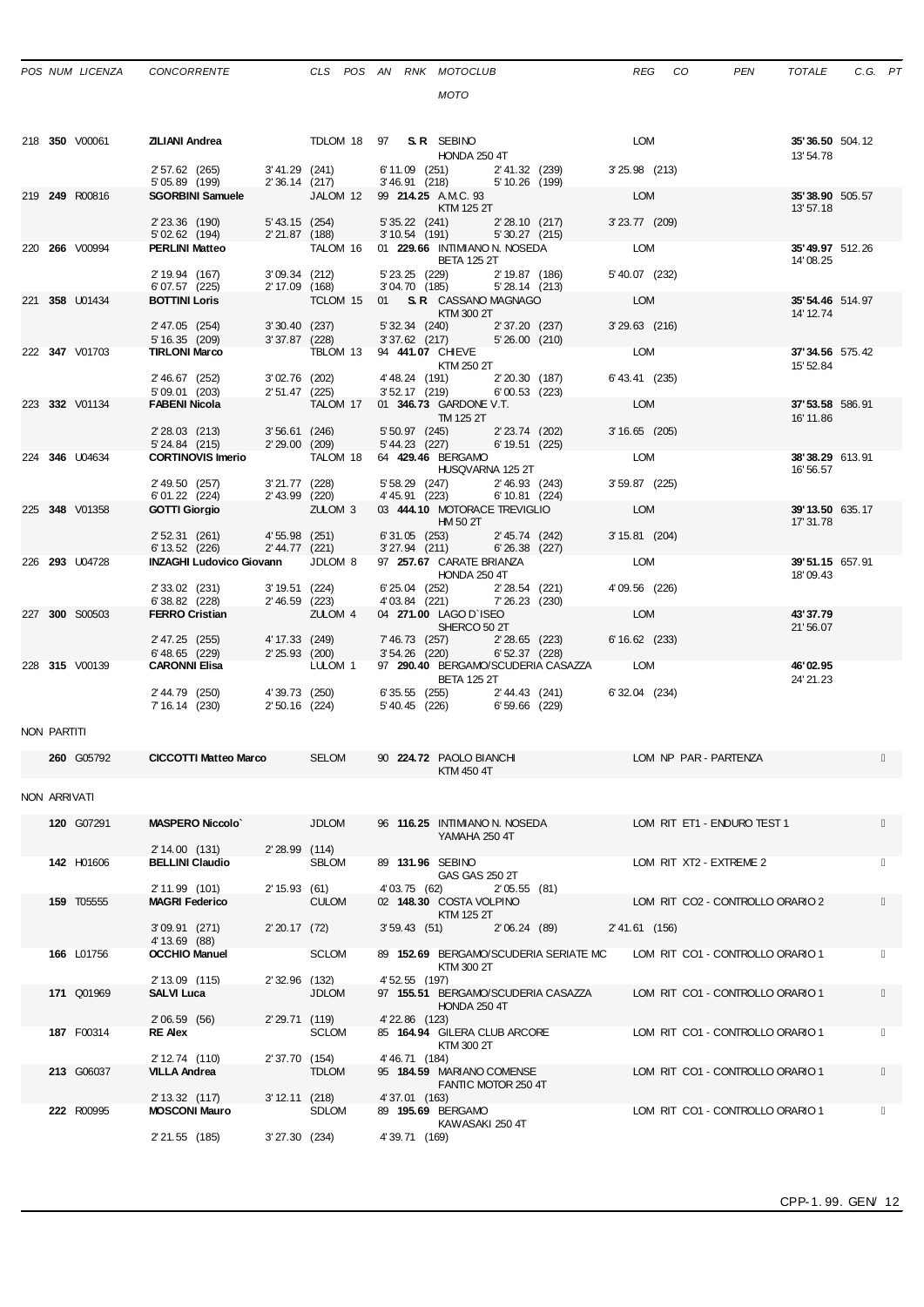|  | POS NUM LICENZA | <b>CONCORI</b> |
|--|-----------------|----------------|
|  |                 |                |

| 226 R01622 | <b>TAVELLI Alessandro</b>                     |                                  | <b>JELOM</b>                  |                                     | 96 197.28 GIALLO 23 YOUNG<br>HUSQVARNA 350 4T     |                                                           |                  | LOM RIT XT2 - EXTREME 2          |  |
|------------|-----------------------------------------------|----------------------------------|-------------------------------|-------------------------------------|---------------------------------------------------|-----------------------------------------------------------|------------------|----------------------------------|--|
| 237 V01991 | 2' 14.34 (135)<br><b>GOTTARDI Massimo</b>     | 2' 21.77 (81)                    | <b>TELOM</b>                  |                                     | 72 203.76 GARDONE V.T.<br>KTM 525 4T              | 4' 14.19 (98) 2' 18.01 (179)                              |                  | LOM RIT ET2 - ENDURO TEST 2      |  |
| 243 V00878 | 2' 20.94 (179)<br><b>COSTA Massimiliano</b>   | 3' 32.93 (239)                   | <b>TDLOM</b>                  | 6'02.63 (249)                       | KTM 250 4T                                        | 2' 17.28 (173)<br>74 210.19 ABBIATE GUAZZONE              | 4'48.10(230)     | LOM RIT CO1 - CONTROLLO ORARIO 1 |  |
| 263 G10286 | 2' 25.27 (199)<br><b>MARENZI Andrea</b>       | 2'56.54 (191)                    | <b>JCLOM</b>                  | $5'$ 22.51 $(227)$                  |                                                   | 98 224.96 BERGAMO/SCUDERIA SERIATE MC                     |                  | LOM RIT CO1 - CONTROLLO ORARIO 1 |  |
|            | 2' 26.17 (206)                                | 3'04.57 (205)                    |                               | 5' 17.34 (224)                      | TM 300 2T                                         |                                                           |                  |                                  |  |
| 265 S05348 | <b>BACCO Andrea</b><br>2' 20.22 (170)         | $3'19.89$ (225)                  | <b>CULOM</b>                  | 01 227.93 VISAB                     | <b>BETA 125 2T</b>                                | 4' 55.46 (201) 2' 17.03 (170)                             | $3'11.60$ (200)  | LOM RIT CO2 - CONTROLLO ORARIO 2 |  |
| 273 B01905 | 10'44.19 (232)<br><b>DOMENIGHINI Federico</b> |                                  | <b>SBLOM</b>                  | 89 236.66 SEBINO                    |                                                   |                                                           |                  | LOM RIT CO1 - CONTROLLO ORARIO 1 |  |
| 274 P03044 | 2' 10.72 (90)<br><b>MATTI Daniele</b>         | 2'27.67 (105)                    | <b>ZULOM</b>                  | 4' 17.55 (111)<br>03 237.01 PAVIA   | <b>HONDA 250 2T</b>                               |                                                           |                  | LOM RIT ET1 - ENDURO TEST 1      |  |
|            | 2' 30.71 (219)                                | 5'41.33 (253)                    |                               |                                     |                                                   | FANTIC MOTOR 50 2T                                        |                  |                                  |  |
| 277 V00648 | PIANTANIDA Andrea<br>2' 27.62 (211)           | $3'36.89$ (240)                  | TELOM                         | 5' 29.10 (237)                      | 84 239.95 ABBIATE GUAZZONE<br>KTM 450 4T          |                                                           |                  | LOM RIT CO1 - CONTROLLO ORARIO 1 |  |
| 282 V01831 | <b>CERCHIARA Antonio</b><br>2' 35.40 (238)    |                                  | <b>TDLOM</b>                  |                                     | 94 245.05 ABBIATE GUAZZONE<br><b>HONDA 250 4T</b> |                                                           |                  | LOM RIT XT1 - EXTREME 1          |  |
| 285 V01177 | <b>FUNES Federico</b>                         |                                  | <b>TCLOM</b>                  |                                     | 95 247.27 A.M.C. 93<br><b>BETA 300 2T</b>         |                                                           |                  | LOM RIT ET2 - ENDURO TEST 2      |  |
| 286 V01178 | 2' 57.48 (264)<br><b>FUNES Alessandro</b>     | 3'09.25 (210)                    | <b>TDLOM</b>                  | 5' 20.17 (226)                      | 60 249.47 A.M.C. 93<br>KTM 250 4T                 | 2'43.12 (240)                                             | 3'46.21 (221)    | LOM RIT XT1 - EXTREME 1          |  |
| 290 V00062 | 2' 34.08 (234)<br>SOARDI Alessandro           |                                  | <b>TDLOM</b>                  | 00 253.32 SEBINO                    |                                                   |                                                           |                  | LOM RIT CO2 - CONTROLLO ORARIO 2 |  |
|            | 2' 17.53 (151)<br>5' 48.73 (221)              | 2'24.40 (92)                     |                               | 5' 22.63 (228)                      | <b>HONDA 250 4T</b>                               | 2' 15.80 (161)                                            | 2' 57.54 (184)   |                                  |  |
| 301 U01592 | <b>CORTESE Roberto</b><br>2' 30.82 (221)      | 3'09.61 (213)                    | <b>SDLOM</b>                  | 5' 29.12 (238)                      | 88 273.48 ABBIATE GUAZZONE<br>HONDA 250 4T        | 2' 24.50 (208)                                            | $3' 43.86$ (220) | LOM RIT ET2 - ENDURO TEST 2      |  |
| 302 V02134 | <b>PORRO Michele</b>                          |                                  | <b>TDLOM</b>                  |                                     | <b>HONDA 250 4T</b>                               | 91 273.84 MUCH POWER RACING                               |                  | LOM RIT CT2 - CROSS TEST 2       |  |
| 305 U04641 | 2' 31.42 (222)<br><b>BUSETTI Mattia</b>       | 3'47.57 (244)                    | <b>JCLOM</b>                  | 7' 12.15 (256)                      | 99 278.11 A.M.C. 93<br>KTM 300 2T                 |                                                           |                  | LOM RIT CT2 - CROSS TEST 2       |  |
| 308 V00273 | 2' 32.36 (226)<br><b>MAPELLI Davide</b>       |                                  | 3'25.78 (230)<br><b>TDLOM</b> | 5' 31.57 (239)                      | 60 283.25 ABBIATE GUAZZONE<br><b>HONDA 250 4T</b> |                                                           |                  | LOM RIT XT1 - EXTREME 1          |  |
| 309 Q04597 | 2' 44.31 (248)<br><b>RE CALEGARI Giulia</b>   |                                  | <b>LULOM</b>                  |                                     | 96 283.77 ABBIATE GUAZZONE<br>KTM 125 2T          |                                                           |                  | LOM RIT XT2 - EXTREME 2          |  |
| 313 U02037 | 2' 30.75 (220)<br><b>FACCHINI Marco</b>       | 3' 12.03 (217)                   | <b>TCLOM</b>                  | $5'$ 14.12 $(222)$                  | 98 288.85 GARDONE V.T.                            | 2' 29.22 (225)                                            |                  | LOM RIT ET2 - ENDURO TEST 2      |  |
|            | 2' 20.51 (173)                                | 3' 14.58 (220)                   |                               | 4'38.58 (166)<br>$6:30'00.26$ (229) | HUSQVARNA 300 2T                                  | 2' 21.06 (190)<br>5'00.87 (187)                           |                  |                                  |  |
| 316 U00538 | <b>CANZONERI Nicola</b><br>2' 41.50 (247)     | 17' 53.62 (260)                  | <b>TCLOM</b>                  |                                     | 65 295.29 MERCALLO<br>KTM 300 2T                  |                                                           |                  | LOM RIT XT1 - EXTREME 1          |  |
| 319 V00132 | <b>TABONI Marco</b><br>2' 48.45 (256)         | $3'30.44$ (238)                  | <b>TDLOM</b>                  | 90 300.13 SEBINO<br>5' 11.76 (219)  | <b>HONDA 250 4T</b>                               | 2' 36.03 (235)                                            |                  | LOM RIT XT2 - EXTREME 2          |  |
| 325 U04730 | <b>PAPPALARDO Andrea</b>                      |                                  | <b>SCLOM</b>                  |                                     | 91 319.18 COSTA VOLPINO<br>HUSQVARNA 300 2T       |                                                           |                  | LOM RIT XT2 - EXTREME 2          |  |
| 328 U01060 | 2'36.05(241)<br><b>VOLPI Filippo</b>          | 2' 52.00 (180)                   | ZULOM                         | 5'06.86 (216)                       | VALENTI 50 2T                                     | $2'21.66$ (192)<br>04 324.59 BERGAMO/SC. PONTE NOSSA MC B |                  | LOM RIT XT3 - EXTREME 3          |  |
|            | 2' 58.12 (266)<br>5' 19.23 (211)              | 5' 16.00 (252)<br>2' 32.63 (213) |                               | 5' 27.27 (233)                      |                                                   | 2' 33.22 (232)<br>5' 22.29 (205)                          | 3' 49.55 (222)   |                                  |  |
| 329 S01174 | REPOSSI Luca<br>2' 40.55 (245)                |                                  | <b>ZULOM</b>                  |                                     | 04 334.58 VALLI OLTREPO                           | SUZUKI VALENTI 50 2T                                      |                  | LOM RIT XT1 - EXTREME 1          |  |
| 331 U02627 | AIROLDI Massimiliano                          |                                  | <b>TDLOM</b>                  |                                     | 55 338.22 CASSANO MAGNAGO<br>HUSQVARNA 250 4T     |                                                           |                  | LOM RIT XT1 - EXTREME 1          |  |
| 335 V01459 | 3' 42.14 (272)<br>SICOLI Daniele              |                                  | <b>TCLOM</b>                  |                                     | 87 353.51 ABBIATE GUAZZONE<br>GAS GAS 300 2T      |                                                           |                  | LOM RIT XT1 - EXTREME 1          |  |
|            | 2' 51.80 (258)                                |                                  |                               |                                     |                                                   |                                                           |                  |                                  |  |